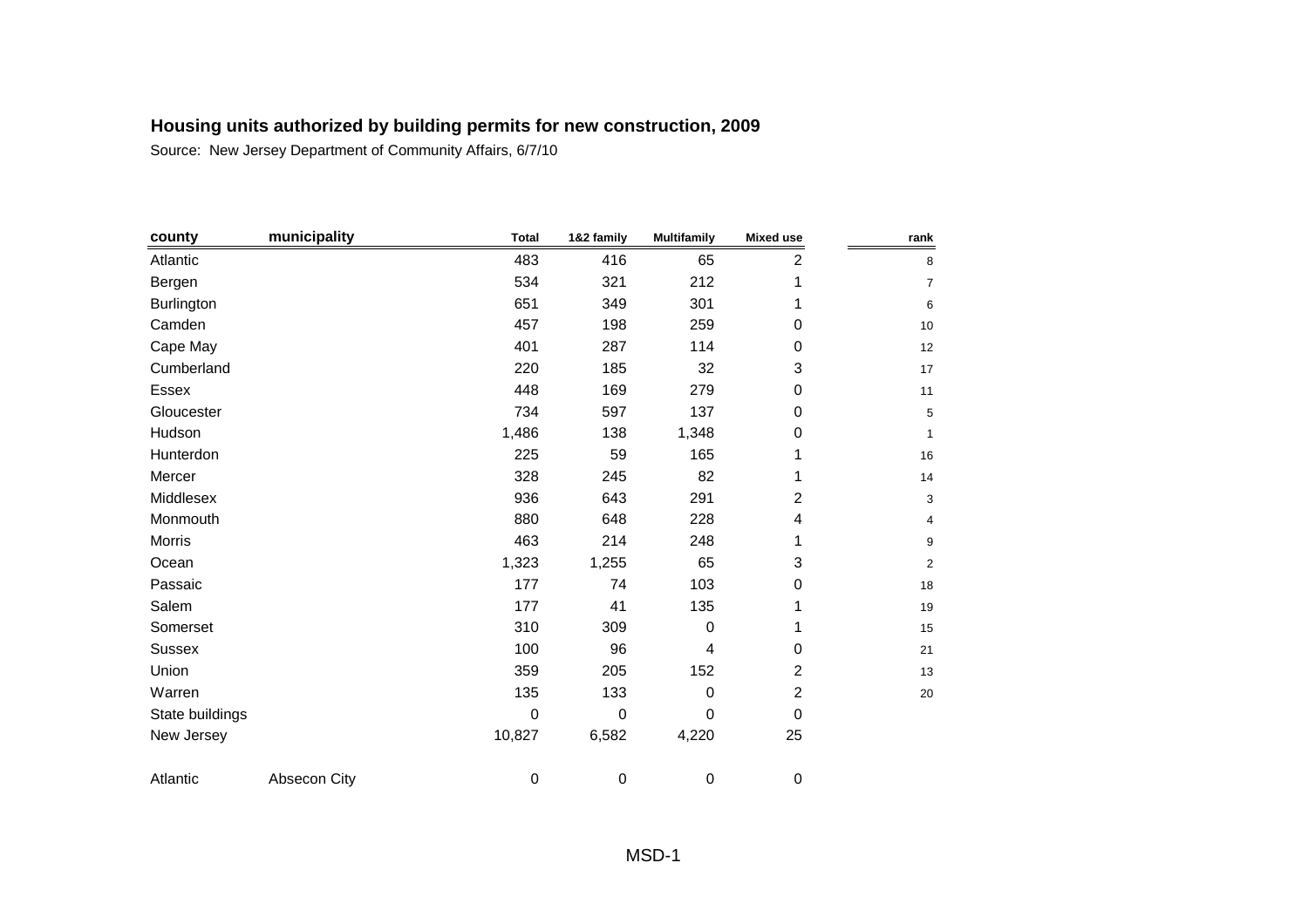| rank |
|------|
|      |
|      |
|      |
|      |
|      |
|      |
|      |
|      |
|      |
|      |
|      |
|      |
|      |
|      |
|      |
|      |
|      |
|      |
|      |
|      |
|      |
|      |
|      |
|      |
|      |
|      |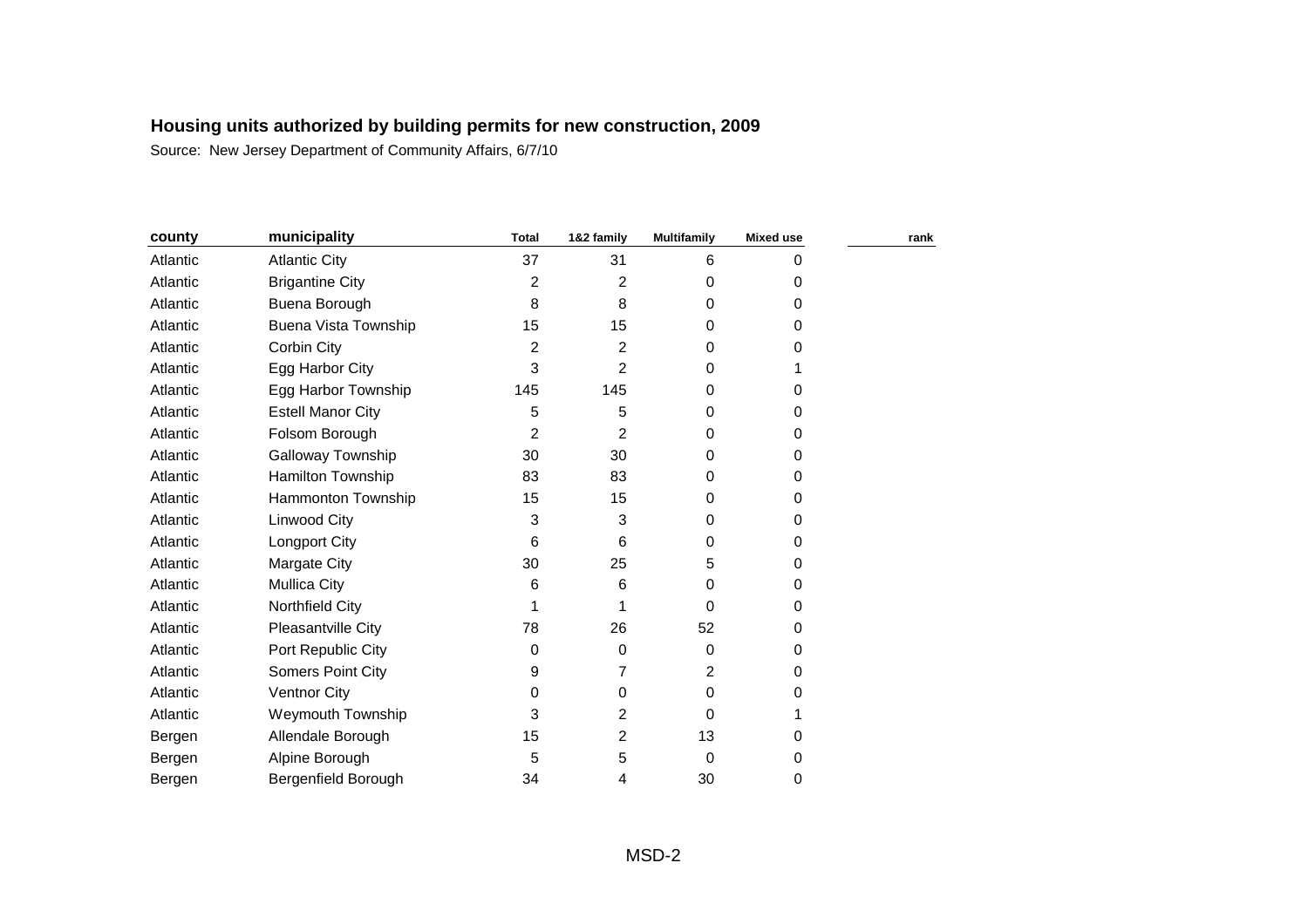| county | municipality              | <b>Total</b> | 1&2 family  | <b>Multifamily</b> | <b>Mixed use</b> | rank |
|--------|---------------------------|--------------|-------------|--------------------|------------------|------|
| Bergen | Bogota Borough            | 0            | 0           | $\Omega$           | 0                |      |
| Bergen | Carlstadt Borough         | 0            | $\mathbf 0$ | 0                  | 0                |      |
| Bergen | Cliffside Park Borough    | 34           | 13          | 21                 | 0                |      |
| Bergen | Closter Borough           | 4            | 4           | 0                  | 0                |      |
| Bergen | Cresskill Borough         | 5            | 5           | 0                  | 0                |      |
| Bergen | Demarest Borough          | 7            | 7           | 0                  | 0                |      |
| Bergen | Dumont Borough            | 0            | $\Omega$    | 0                  | 0                |      |
| Bergen | Elmwood Park Borough      | 10           | 10          | 0                  | 0                |      |
| Bergen | East Rutherford Borough   | 0            | $\Omega$    | 0                  | 0                |      |
| Bergen | Edgewater Borough         | 44           | 6           | 38                 | 0                |      |
| Bergen | Emerson Borough           | 1            |             | 0                  | 0                |      |
| Bergen | <b>Englewood City</b>     | 3            | 3           | 0                  | 0                |      |
| Bergen | Englewood Cliffs Borough  |              | 7           | 0                  | 0                |      |
| Bergen | Fair Lawn Borough         | 4            | 4           | 0                  | 0                |      |
| Bergen | Fairview Borough          | 25           | 8           | 17                 | 0                |      |
| Bergen | Fort Lee Borough          | 17           | 13          | 4                  | 0                |      |
| Bergen | Franklin Lakes Borough    | 9            | 9           | 0                  | 0                |      |
| Bergen | <b>Garfield City</b>      | 7            | 7           | 0                  | 0                |      |
| Bergen | Glen Rock Borough         | 4            | 4           | $\Omega$           | 0                |      |
| Bergen | <b>Hackensack City</b>    | 65           | 3           | 62                 | 0                |      |
| Bergen | Harrington Park Borough   | 1            |             | $\Omega$           | 0                |      |
| Bergen | Hasbrouck Heights Borough | 0            | 0           | $\Omega$           | 0                |      |
| Bergen | Haworth Borough           | 0            | 0           | 0                  | 0                |      |
| Bergen | Hillsdale Borough         | 5            | 5           | 0                  | 0                |      |
| Bergen | Ho-Ho-Kus Borough         | 2            | 2           | 0                  | 0                |      |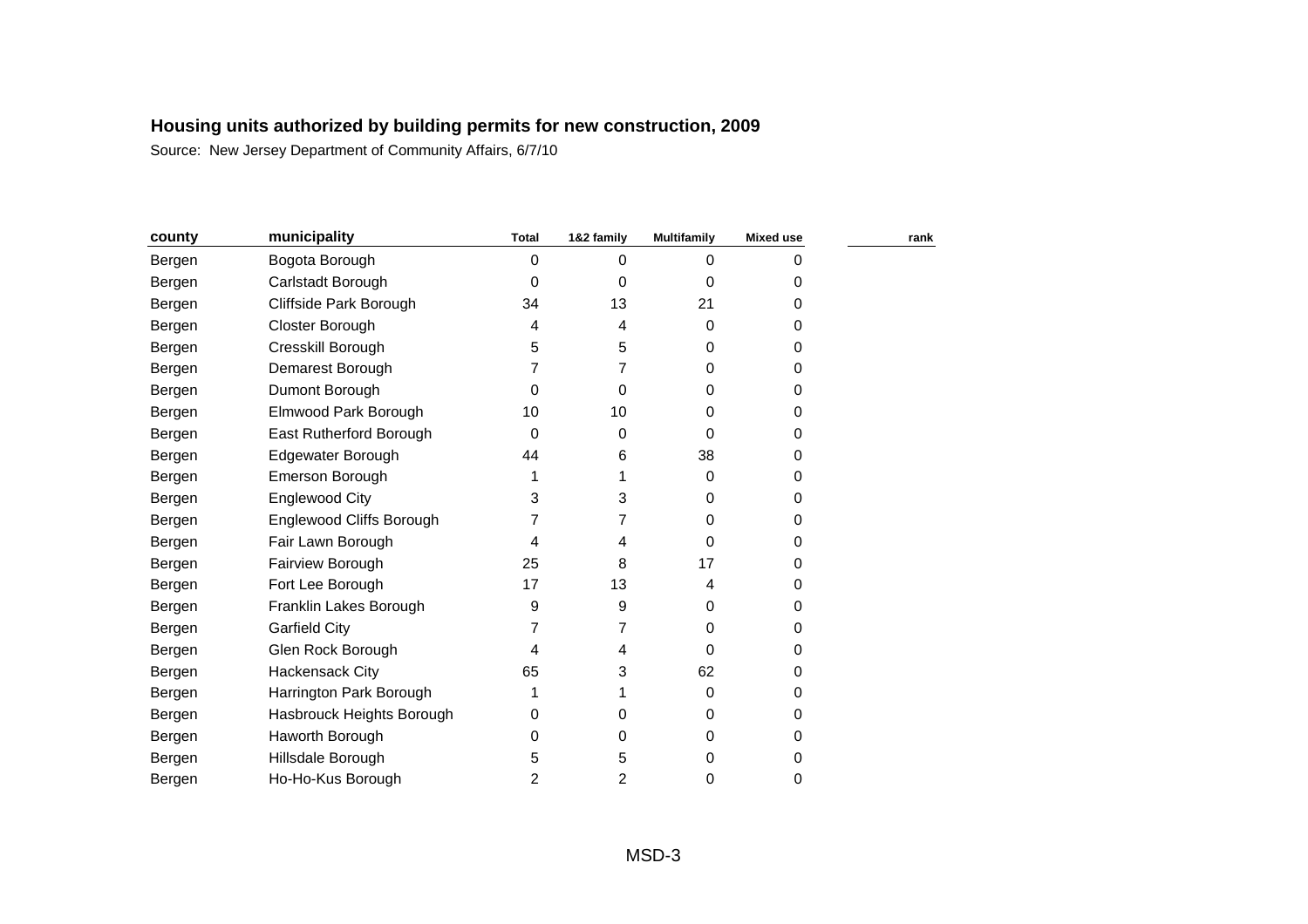| county | municipality               | <b>Total</b>   | 1&2 family | <b>Multifamily</b> | <b>Mixed use</b> | rank |
|--------|----------------------------|----------------|------------|--------------------|------------------|------|
| Bergen | Leonia Borough             | 0              | 0          | $\Omega$           | 0                |      |
| Bergen | Little Ferry Borough       | 3              | 3          | 0                  | 0                |      |
| Bergen | Lodi Borough               | $\overline{2}$ | 2          | 0                  | 0                |      |
| Bergen | Lyndhurst Township         | 0              | 0          | 0                  | 0                |      |
| Bergen | Mahwah Township            | 5              | 5          | 0                  | 0                |      |
| Bergen | Maywood Borough            | 2              | 2          | 0                  | 0                |      |
| Bergen | Midland Park Borough       | 0              | 0          | 0                  | 0                |      |
| Bergen | Montvale Borough           | 2              | 2          | 0                  | 0                |      |
| Bergen | Moonachie Borough          | 0              | 0          | 0                  | 0                |      |
| Bergen | New Milford Borough        | 2              | 2          | 0                  | 0                |      |
| Bergen | North Arlington Borough    | 6              | 6          | 0                  | 0                |      |
| Bergen | Northvale Borough          | 7              |            | 0                  | 0                |      |
| Bergen | Norwood Borough            | 0              | 0          | 0                  | 0                |      |
| Bergen | Oakland Borough            | 1              |            | 0                  | 0                |      |
| Bergen | Old Tappan Borough         | 7              | 7          | 0                  | 0                |      |
| Bergen | Oradell Borough            | 4              | 4          | 0                  | 0                |      |
| Bergen | Palisades Park Borough     | 20             | 18         | 2                  | O                |      |
| Bergen | Paramus Borough            | 14             | 14         | 0                  | 0                |      |
| Bergen | Park Ridge Borough         | 3              | 3          | 0                  | 0                |      |
| Bergen | Ramsey Borough             | 14             | 13         | 0                  |                  |      |
| Bergen | Ridgefield Borough         | 6              | 6          | 0                  | 0                |      |
| Bergen | Ridgefield Park Village    | 0              | 0          | 0                  | 0                |      |
| Bergen | Ridgewood Village          | 3              | 3          | 0                  | 0                |      |
| Bergen | River Edge Borough         | 0              | 0          | 0                  | 0                |      |
| Bergen | <b>River Vale Township</b> | 6              | 6          | 0                  | 0                |      |
|        |                            |                |            |                    |                  |      |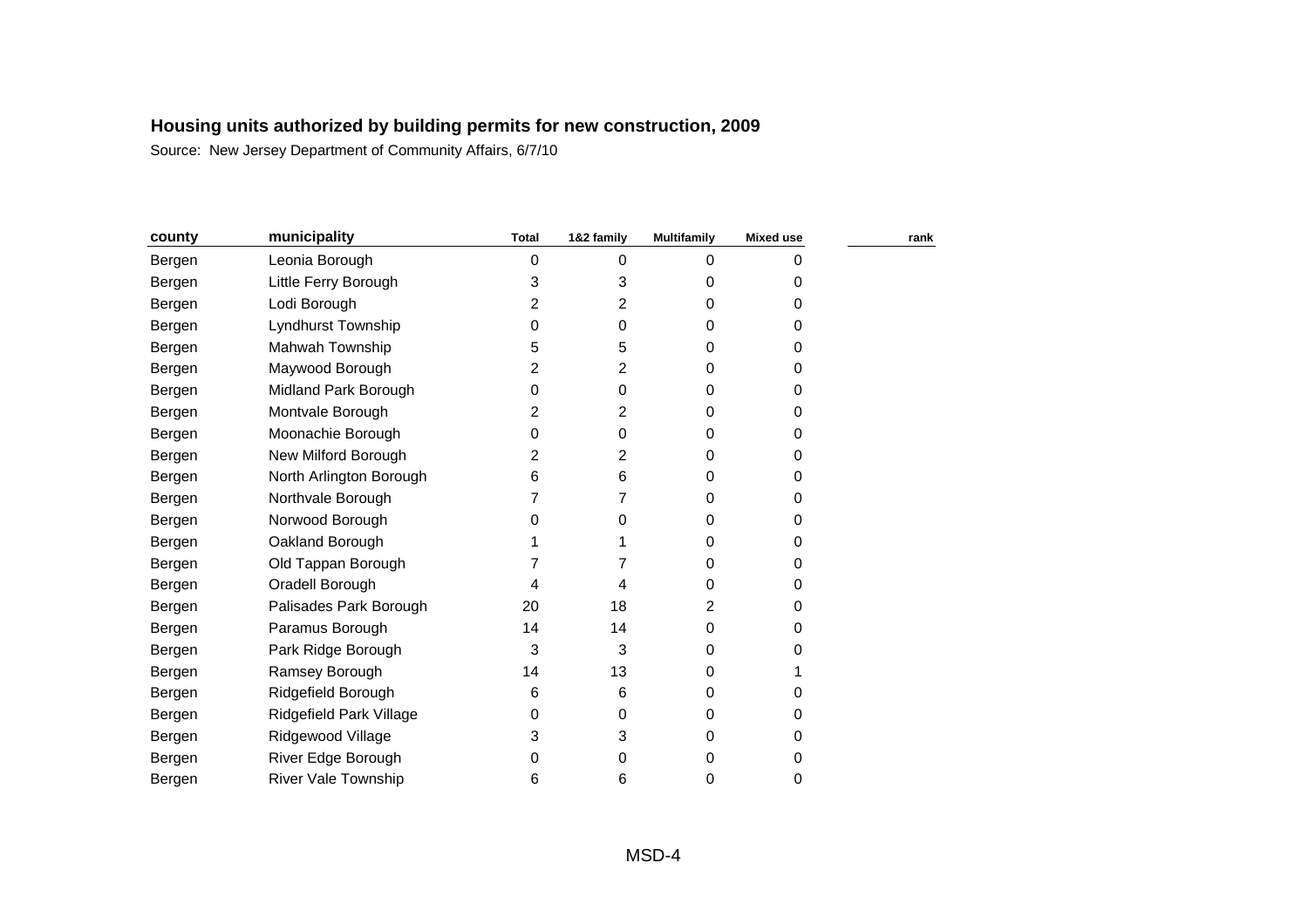| county            | municipality                 | <b>Total</b> | 1&2 family     | <b>Multifamily</b> | <b>Mixed use</b> | rank |
|-------------------|------------------------------|--------------|----------------|--------------------|------------------|------|
| Bergen            | Rochelle Park Township       | 0            | 0              | 0                  | 0                |      |
| Bergen            | Rockleigh Borough            | 0            | 0              | 0                  | 0                |      |
| Bergen            | Rutherford Borough           | 13           | 5              | 8                  | 0                |      |
| Bergen            | Saddle Brook Township        | 2            | $\overline{2}$ | 0                  | 0                |      |
| Bergen            | Saddle River Borough         | 7            | 7              | 0                  | 0                |      |
| Bergen            | South Hackensack Twp         | 0            | 0              | 0                  | 0                |      |
| Bergen            | <b>Teaneck Township</b>      | 17           | 17             | 0                  | 0                |      |
| Bergen            | <b>Tenafly Borough</b>       | 26           | 14             | 12                 | 0                |      |
| Bergen            | Teterboro Borough            | 0            | $\mathbf 0$    | 0                  | 0                |      |
| Bergen            | Upper Saddle River Borough   | 10           | 10             | 0                  | 0                |      |
| Bergen            | <b>Waldwick Borough</b>      | 13           | 13             | 0                  | 0                |      |
| Bergen            | <b>Wallington Borough</b>    | 6            | 4              | 2                  | 0                |      |
| Bergen            | Washington Township          | 4            | 4              | 0                  | 0                |      |
| Bergen            | Westwood Borough             | 7            | 4              | 3                  | 0                |      |
| Bergen            | Woodcliff Lake Borough       | 2            | 2              | 0                  | 0                |      |
| Bergen            | Wood-Ridge Borough           | 7            | 7              | 0                  | 0                |      |
| Bergen            | Wyckoff Township             | 5            | 5              | 0                  | 0                |      |
| Burlington        | <b>Bass River Township</b>   | 2            | 2              | 0                  | 0                |      |
| <b>Burlington</b> | <b>Beverly City</b>          | 0            | 0              | 0                  | 0                |      |
| Burlington        | <b>Bordentown City</b>       | 2            | $\overline{2}$ | 0                  | 0                |      |
| Burlington        | <b>Bordentown Township</b>   | 9            | 9              | 0                  | 0                |      |
| Burlington        | <b>Burlington City</b>       | 7            | 0              | 7                  | 0                |      |
| <b>Burlington</b> | <b>Burlington Township</b>   | 18           | 18             | 0                  | 0                |      |
| Burlington        | <b>Chesterfield Township</b> | 60           | 60             | 0                  | 0                |      |
| Burlington        | Cinnaminson Township         | 39           | 39             | 0                  | 0                |      |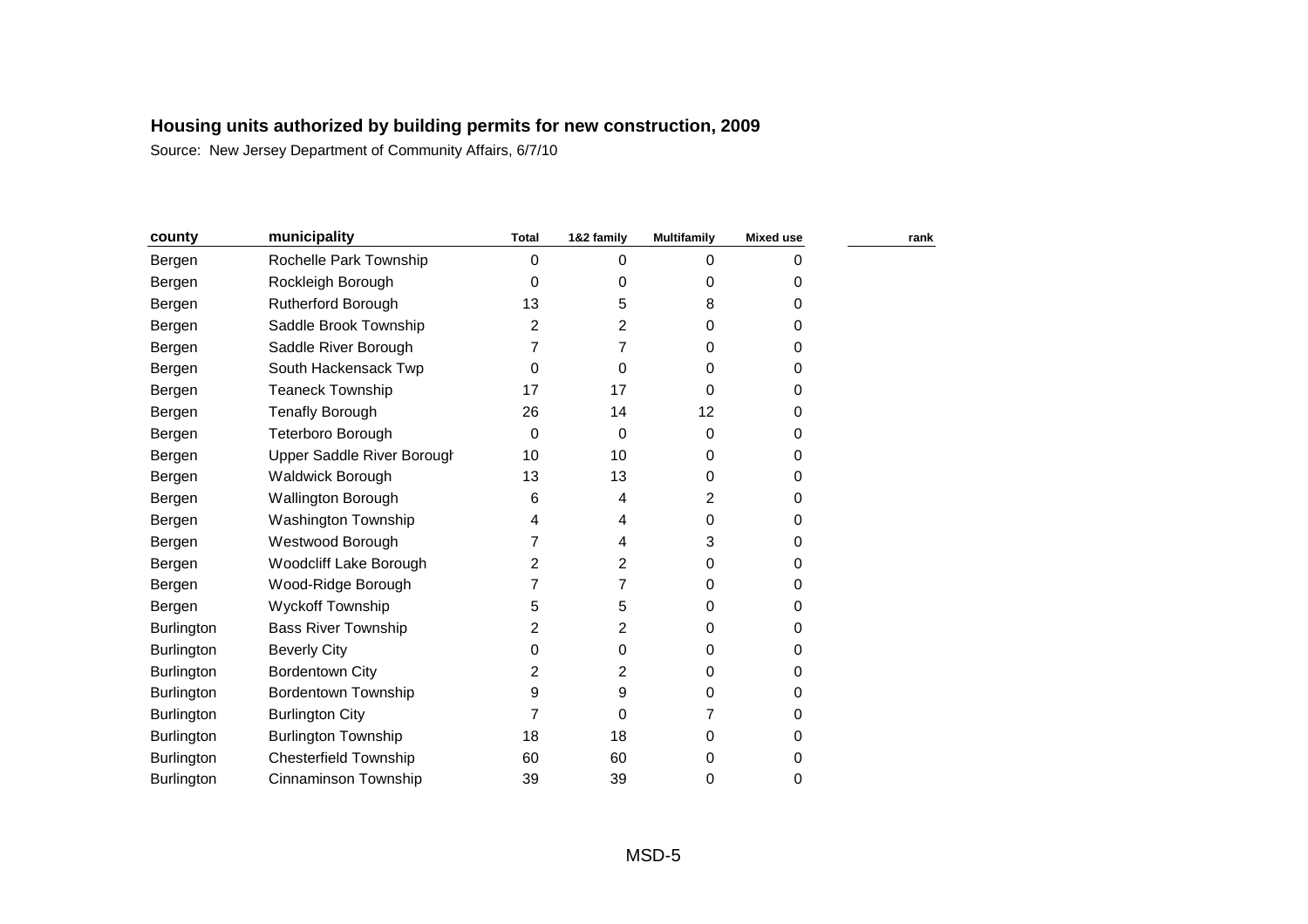| county            | municipality                   | <b>Total</b> | 1&2 family | <b>Multifamily</b> | <b>Mixed use</b> | rank |
|-------------------|--------------------------------|--------------|------------|--------------------|------------------|------|
| Burlington        | Delanco Township               | 122          | 18         | 104                | O                |      |
| <b>Burlington</b> | Delran Township                | 11           | 3          | 8                  | 0                |      |
| Burlington        | Eastampton Township            | 3            | 2          |                    | 0                |      |
| Burlington        | <b>Edgewater Park Township</b> | 0            | 0          | 0                  | 0                |      |
| <b>Burlington</b> | Evesham Township               | 92           |            | 91                 | 0                |      |
| <b>Burlington</b> | Fieldsboro Borough             | 1            |            | 0                  | 0                |      |
| <b>Burlington</b> | <b>Florence Township</b>       | 74           | 74         | 0                  | 0                |      |
| <b>Burlington</b> | Hainesport Township            | 12           | 12         | 0                  | 0                |      |
| <b>Burlington</b> | Lumberton Township             | 2            | 2          | 0                  | 0                |      |
| Burlington        | Mansfield Township             | 11           | 11         | 0                  | 0                |      |
| <b>Burlington</b> | Maple Shade Borough            | 5            | 4          | 0                  |                  |      |
| Burlington        | <b>Medford Township</b>        | 23           | 22         |                    | 0                |      |
| Burlington        | Medford Lakes Borough          | 0            | 0          | 0                  | 0                |      |
| <b>Burlington</b> | Moorestown Township            | 7            | 7          | 0                  | 0                |      |
| Burlington        | Mount Holly Township           | 2            |            |                    | 0                |      |
| <b>Burlington</b> | Mount Laurel Township          | 100          | 12         | 88                 | 0                |      |
| <b>Burlington</b> | New Hanover Township           | 2            | 2          | 0                  | 0                |      |
| <b>Burlington</b> | North Hanover Township         | 0            | 0          | 0                  | 0                |      |
| Burlington        | Palmyra Borough                | 0            | 0          | 0                  | 0                |      |
| <b>Burlington</b> | Pemberton Borough              | 2            | 2          | 0                  | 0                |      |
| Burlington        | Pemberton Township             | 30           | 30         | 0                  | 0                |      |
| Burlington        | Riverside Township             | 0            | 0          | 0                  | 0                |      |
| Burlington        | Riverton Borough               | 0            | 0          | 0                  | 0                |      |
| Burlington        | Shamong Township               | 3            | 3          | 0                  | 0                |      |
| Burlington        | Southampton Township           | 5            | 5          | 0                  | 0                |      |
|                   |                                |              |            |                    |                  |      |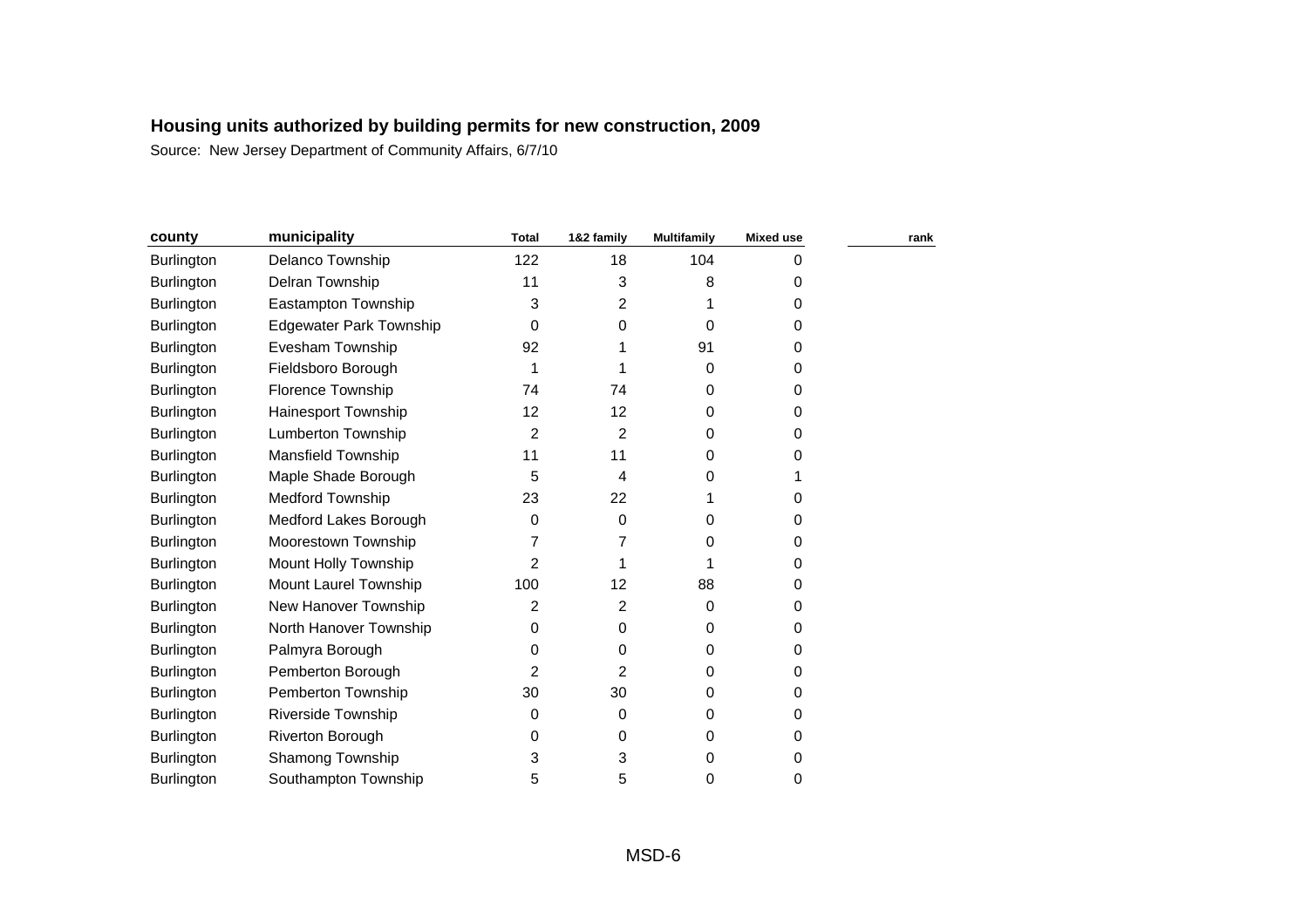| county            | municipality               | <b>Total</b> | 1&2 family | <b>Multifamily</b> | <b>Mixed use</b> | rank |
|-------------------|----------------------------|--------------|------------|--------------------|------------------|------|
| Burlington        | Springfield Township       | 1            |            | 0                  | O                |      |
| Burlington        | <b>Tabernacle Township</b> | 5            | 5          | 0                  | 0                |      |
| <b>Burlington</b> | Washington Township        | 0            | 0          | 0                  | 0                |      |
| <b>Burlington</b> | <b>Westampton Township</b> | 0            | 0          | 0                  | 0                |      |
| Burlington        | Willingboro Township       |              |            | 0                  | 0                |      |
| Burlington        | <b>Woodland Township</b>   | 0            | 0          | 0                  | 0                |      |
| Burlington        | Wrightstown Borough        | 0            | 0          | 0                  | 0                |      |
| Camden            | Audubon Borough            |              |            | 0                  | 0                |      |
| Camden            | Audubon Park Borough       | 0            | 0          | 0                  | 0                |      |
| Camden            | Barrington Borough         | 2            | 2          | 0                  | 0                |      |
| Camden            | Bellmawr Borough           | 5            | 5          | 0                  | 0                |      |
| Camden            | Berlin Borough             | 12           | 12         | 0                  | 0                |      |
| Camden            | <b>Berlin Township</b>     | 16           | 16         | 0                  | 0                |      |
| Camden            | Brooklawn Borough          | 0            | 0          | 0                  | 0                |      |
| Camden            | Camden City                | 195          | 50         | 145                | 0                |      |
| Camden            | Cherry Hill Township       | 7            | 7          | 0                  | 0                |      |
| Camden            | <b>Chesilhurst Borough</b> | 6            | 6          | $\Omega$           | 0                |      |
| Camden            | <b>Clementon Borough</b>   |              |            | 0                  | 0                |      |
| Camden            | Collingswood Borough       | 0            | 0          | 0                  | 0                |      |
| Camden            | Gibbsboro Borough          | 2            | 2          | 0                  | 0                |      |
| Camden            | <b>Gloucester City</b>     | 2            | 2          | 0                  | 0                |      |
| Camden            | <b>Gloucester Township</b> | 0            | 0          | 0                  | 0                |      |
| Camden            | <b>Haddon Township</b>     |              |            | 0                  | 0                |      |
| Camden            | Haddonfield Borough        | 5            | 5          | 0                  | 0                |      |
| Camden            | Haddon Heights Borough     | 0            | 0          | 0                  | 0                |      |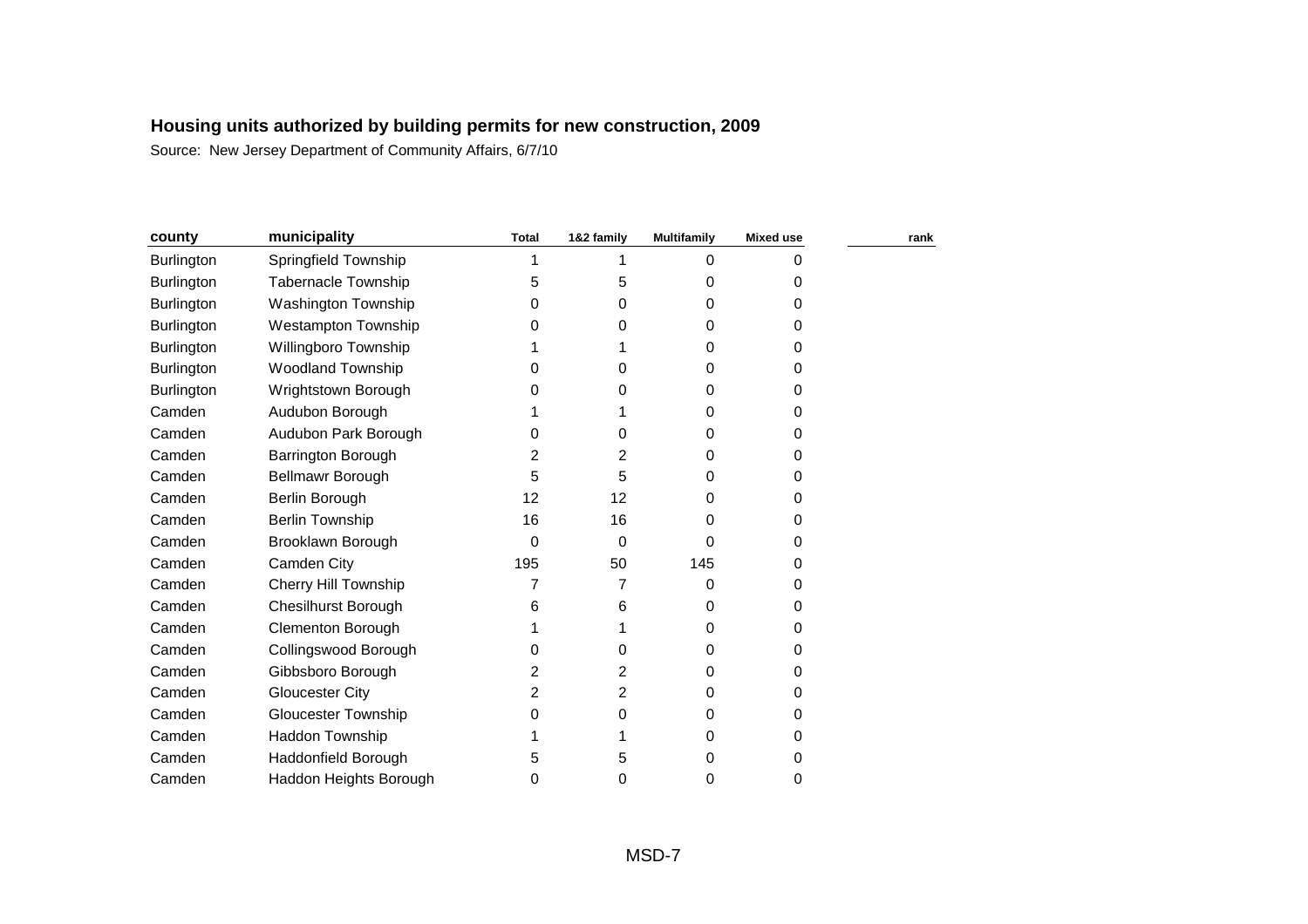| county   | municipality              | <b>Total</b> | 1&2 family | <b>Multifamily</b> | <b>Mixed use</b> | rank |
|----------|---------------------------|--------------|------------|--------------------|------------------|------|
| Camden   | Hi-nella Borough          | 0            | 0          | 0                  | 0                |      |
| Camden   | Laurel Springs Borough    | 0            | 0          | 0                  | 0                |      |
| Camden   | Lawnside Borough          | 0            | 0          | 0                  | 0                |      |
| Camden   | Lindenwold Borough        | 4            | 4          | 0                  | 0                |      |
| Camden   | Magnolia Borough          | 3            | 3          | 0                  | 0                |      |
| Camden   | Merchantville Borough     | 3            | 3          | 0                  | 0                |      |
| Camden   | Mount Ephraim Borough     | 20           | 20         | 0                  | 0                |      |
| Camden   | Oaklyn Borough            | 0            | 0          | 0                  | 0                |      |
| Camden   | Pennsauken Township       | 4            | 4          | 0                  | 0                |      |
| Camden   | Pine Hill Borough         | 3            | 3          | 0                  | 0                |      |
| Camden   | Pine Valley Borough       | 0            | 0          | 0                  | 0                |      |
| Camden   | Runnemede Borough         | 6            | 6          | 0                  | 0                |      |
| Camden   | Somerdale Borough         | 0            | 0          | 0                  | 0                |      |
| Camden   | Stratford Borough         | 0            | 0          | 0                  | 0                |      |
| Camden   | Tavistock Borough         | 0            | 0          | 0                  | 0                |      |
| Camden   | Voorhees Township         | 119          | 5          | 114                | 0                |      |
| Camden   | <b>Waterford Township</b> | 8            | 8          | 0                  | 0                |      |
| Camden   | <b>Winslow Township</b>   | 32           | 32         | 0                  | 0                |      |
| Camden   | Woodlynne Borough         | 0            | 0          | 0                  | 0                |      |
| Cape May | Avalon Borough            | 40           | 40         | 0                  | 0                |      |
| Cape May | Cape May City             | 3            | 3          | 0                  | 0                |      |
| Cape May | Cape May Point Borough    | 2            | 2          | 0                  | 0                |      |
| Cape May | Dennis Township           | 2            | 2          | 0                  | 0                |      |
| Cape May | Lower Township            | 110          | 20         | 90                 | 0                |      |
| Cape May | Middle Township           | 48           | 48         | $\mathbf 0$        | 0                |      |
|          |                           |              |            |                    |                  |      |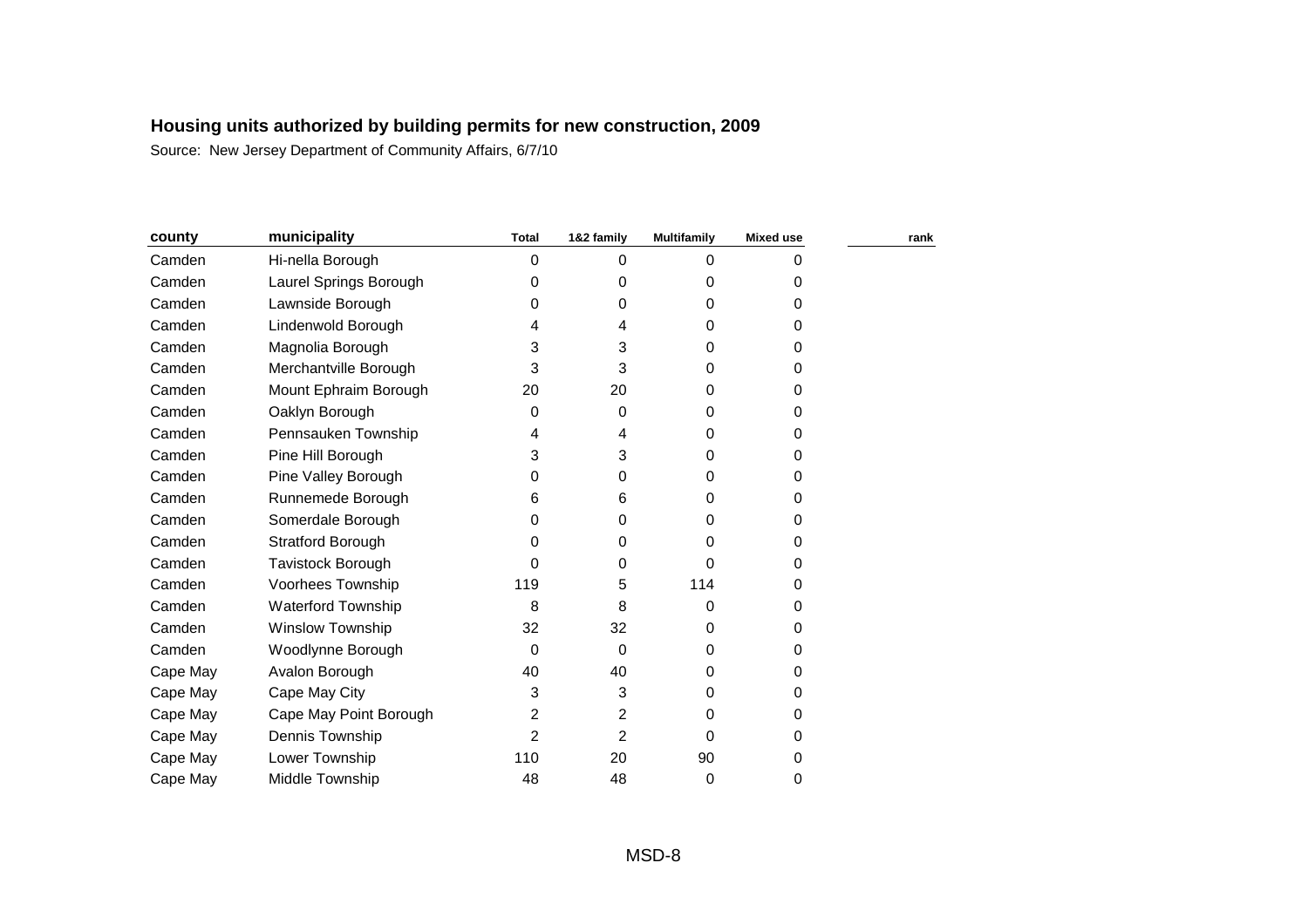| county     | municipality                    | <b>Total</b> | 1&2 family     | <b>Multifamily</b> | <b>Mixed use</b> | rank |
|------------|---------------------------------|--------------|----------------|--------------------|------------------|------|
| Cape May   | North Wildwood City             | 5            | 5              | 0                  | 0                |      |
| Cape May   | Ocean City                      | 68           | 68             | 0                  | 0                |      |
| Cape May   | Sea Isle City                   | 66           | 66             | 0                  | 0                |      |
| Cape May   | Stone Harbor Borough            | 15           | 15             | 0                  | 0                |      |
| Cape May   | <b>Upper Township</b>           | 3            | 3              | 0                  | 0                |      |
| Cape May   | West Cape May Borough           | 3            | 3              | 0                  | 0                |      |
| Cape May   | West Wildwood Borough           | 0            | 0              | 0                  | 0                |      |
| Cape May   | <b>Wildwood City</b>            | 3            | 3              | 0                  | 0                |      |
| Cape May   | Wildwood Crest Borough          | 25           |                | 24                 | 0                |      |
| Cape May   | Woodbine Borough                | 8            | 8              | 0                  | 0                |      |
| Cumberland | <b>Bridgeton City</b>           | 11           | 11             | 0                  | 0                |      |
| Cumberland | <b>Commercial Township</b>      | 4            | 4              | 0                  | 0                |      |
| Cumberland | <b>Deerfield Township</b>       | 8            | 8              | 0                  | 0                |      |
| Cumberland | Downe Township                  | 1            |                | 0                  | 0                |      |
| Cumberland | <b>Fairfield Township</b>       | 7            | 6              | 0                  | 1                |      |
| Cumberland | <b>Greenwich Township</b>       | 4            | 4              | 0                  | 0                |      |
| Cumberland | <b>Hopewell Township</b>        | 2            | 2              | 0                  | 0                |      |
| Cumberland | Lawrence Township               | 0            | 0              | 0                  | 0                |      |
| Cumberland | Maurice River Township          | 2            | 2              | 0                  | 0                |      |
| Cumberland | Millville City                  | 78           | 46             | 32                 | 0                |      |
| Cumberland | Shiloh Borough                  | 0            | 0              | 0                  | 0                |      |
| Cumberland | <b>Stow Creek Township</b>      | 2            | 2              | 0                  | 0                |      |
| Cumberland | <b>Upper Deerfield Township</b> | 3            | $\overline{2}$ | 0                  |                  |      |
| Cumberland | <b>Vineland City</b>            | 98           | 97             | 0                  |                  |      |
| Essex      | <b>Belleville Town</b>          | 9            | 9              | 0                  | 0                |      |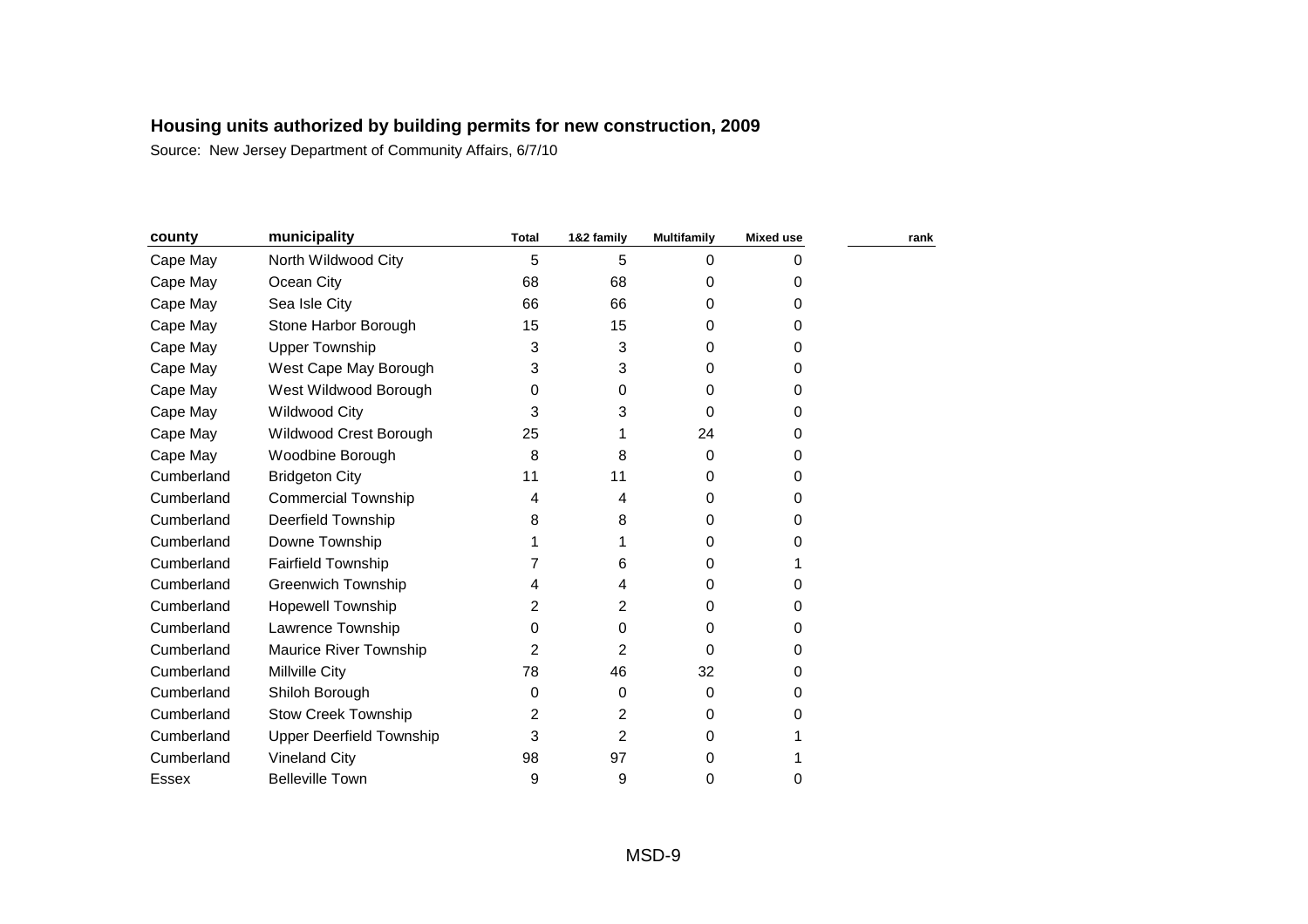| county       | municipality                | <b>Total</b>   | 1&2 family | <b>Multifamily</b> | <b>Mixed use</b> | rank |
|--------------|-----------------------------|----------------|------------|--------------------|------------------|------|
| <b>Essex</b> | <b>Bloomfield Township</b>  | 4              |            | 3                  |                  |      |
| Essex        | <b>Caldwell Township</b>    | 0              | 0          | 0                  | 0                |      |
| <b>Essex</b> | Cedar Grove Township        | 16             | 16         | 0                  | 0                |      |
| <b>Essex</b> | East Orange City            | 0              | 0          | 0                  | 0                |      |
| Essex        | <b>Essex Fells Township</b> |                |            | 0                  | 0                |      |
| <b>Essex</b> | <b>Fairfield Township</b>   | 6              | 6          | 0                  | 0                |      |
| Essex        | Glen Ridge Borough          | $\overline{2}$ | 2          | 0                  | 0                |      |
| Essex        | Irvington Township          | 5              | 5          | 0                  | 0                |      |
| Essex        | Livingston Township         | 8              | 8          | 0                  | 0                |      |
| <b>Essex</b> | Maplewood Township          | 0              | 0          | 0                  | 0                |      |
| Essex        | Millburn Township           | 17             | 17         | 0                  | 0                |      |
| <b>Essex</b> | Montclair Township          | 7              | 7          | 0                  | 0                |      |
| Essex        | <b>Newark City</b>          | 285            | 21         | 264                | 0                |      |
| <b>Essex</b> | North Caldwell Borough      | 8              | 8          | 0                  | 0                |      |
| Essex        | Nutley Township             | 19             | 7          | 12                 | 0                |      |
| Essex        | City of Orange Township     | 9              | 9          | 0                  | 0                |      |
| Essex        | Roseland Borough            | $\overline{2}$ | 2          | 0                  | 0                |      |
| Essex        | South Orange Village        | 0              | 0          | 0                  | 0                |      |
| <b>Essex</b> | Verona Township             |                |            | 0                  | 0                |      |
| <b>Essex</b> | West Caldwell Township      | 4              | 4          | 0                  | 0                |      |
| <b>Essex</b> | West Orange Township        | 45             | 45         | 0                  | 0                |      |
| Gloucester   | Clayton Borough             | 6              | 6          | $\Omega$           | 0                |      |
| Gloucester   | Deptford Township           | 123            | 74         | 49                 | 0                |      |
| Gloucester   | East Greenwich Township     | 175            | 175        | 0                  | 0                |      |
| Gloucester   | <b>Elk Township</b>         | 0              | 0          | 0                  | 0                |      |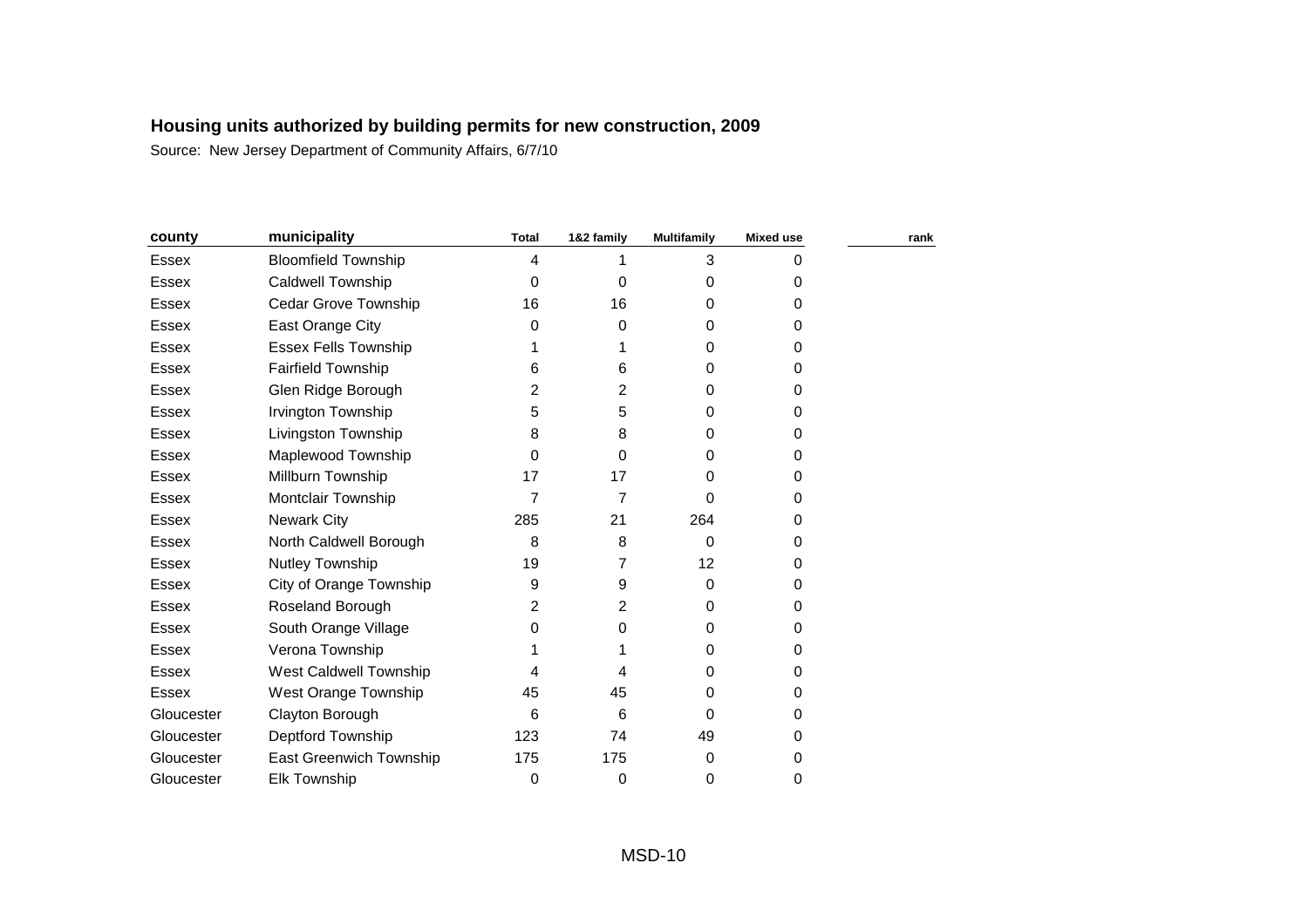| county     | municipality               | <b>Total</b> | 1&2 family  | <b>Multifamily</b> | <b>Mixed use</b> | rank |
|------------|----------------------------|--------------|-------------|--------------------|------------------|------|
| Gloucester | Franklin Township          | 15           | 15          | 0                  | 0                |      |
| Gloucester | Glassboro Borough          | 23           | 22          |                    | 0                |      |
| Gloucester | <b>Greenwich Township</b>  | 0            | $\Omega$    | 0                  | 0                |      |
| Gloucester | Harrison Township          | 50           | 50          | 0                  | 0                |      |
| Gloucester | Logan Township             | 3            | 3           | 0                  | 0                |      |
| Gloucester | Mantua Township            | 5            | 5           | 0                  | 0                |      |
| Gloucester | Monroe Township            | 93           | 93          | 0                  | 0                |      |
| Gloucester | National Park Borough      | 0            | 0           | 0                  | 0                |      |
| Gloucester | Newfield Borough           | 0            | 0           | 0                  | 0                |      |
| Gloucester | Paulsboro Borough          | 2            | 2           | 0                  | 0                |      |
| Gloucester | Pitman Borough             | 2            | 2           | 0                  | 0                |      |
| Gloucester | South Harrison Township    | 4            | 3           |                    | 0                |      |
| Gloucester | Swedesborough Borough      | 48           | 48          | 0                  | 0                |      |
| Gloucester | <b>Washington Township</b> | 2            | 2           | 0                  | 0                |      |
| Gloucester | Wenonah Borough            | 0            | 0           | 0                  | 0                |      |
| Gloucester | West Deptford Township     | 2            | 2           | 0                  | 0                |      |
| Gloucester | Westville Borough          | 0            | 0           | 0                  | 0                |      |
| Gloucester | <b>Woodbury City</b>       |              |             | 0                  | 0                |      |
| Gloucester | Woodbury Heights Borough   | 0            | 0           | 0                  | 0                |      |
| Gloucester | <b>Woolwich Township</b>   | 180          | 94          | 86                 | 0                |      |
| Hudson     | <b>Bayonne City</b>        | 33           | 27          | 6                  | 0                |      |
| Hudson     | East Newark Borough        | 0            | $\mathbf 0$ | $\Omega$           | 0                |      |
| Hudson     | Guttenberg Town            | 43           | 4           | 39                 | 0                |      |
| Hudson     | <b>Harrison Town</b>       | 15           | 14          | 1                  | 0                |      |
| Hudson     | Hoboken City               | 149          | 1           | 148                | 0                |      |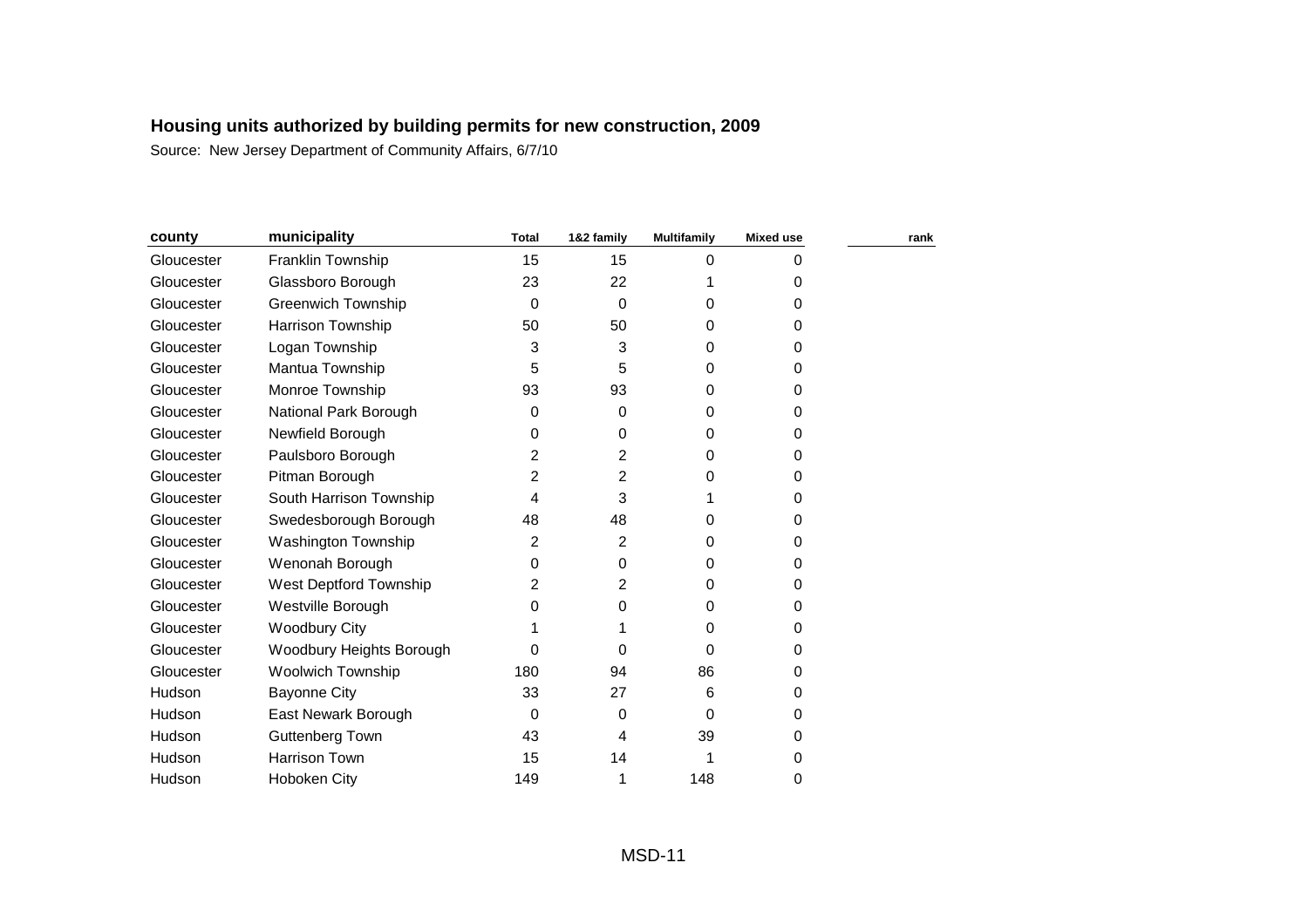| county    | municipality              | <b>Total</b> | 1&2 family | <b>Multifamily</b> | <b>Mixed use</b> | rank |
|-----------|---------------------------|--------------|------------|--------------------|------------------|------|
| Hudson    | Jersey City               | 1,071        | 64         | 1,007              | 0                |      |
| Hudson    | Kearny Town               | 8            | 8          | 0                  | 0                |      |
| Hudson    | North Bergen Township     | 0            | 0          | 0                  | 0                |      |
| Hudson    | Secaucus Town             | 13           | 13         | 0                  | 0                |      |
| Hudson    | <b>Union City</b>         | 75           | 2          | 73                 | 0                |      |
| Hudson    | Weehawken Township        | 1            |            | 0                  | 0                |      |
| Hudson    | West New York Town        | 78           | 4          | 74                 | 0                |      |
| Hunterdon | Alexandria Township       | 10           | 9          | 1                  | 0                |      |
| Hunterdon | <b>Bethlehem Township</b> | 1            |            | 0                  | 0                |      |
| Hunterdon | <b>Bloomsbury Borough</b> | 0            | 0          | 0                  | 0                |      |
| Hunterdon | Califon Borough           | 0            | 0          | 0                  | 0                |      |
| Hunterdon | Clinton Town              | 0            | 0          | 0                  | 0                |      |
| Hunterdon | <b>Clinton Township</b>   | 3            | 3          | 0                  | 0                |      |
| Hunterdon | <b>Delaware Township</b>  | 1            |            | 0                  | 0                |      |
| Hunterdon | East Amwell Township      | 0            | 0          | 0                  | 0                |      |
| Hunterdon | Flemington Borough        | 0            | 0          | 0                  | 0                |      |
| Hunterdon | Franklin Township         | 2            | 2          | 0                  | 0                |      |
| Hunterdon | Frenchtown Borough        |              |            | 0                  | 0                |      |
| Hunterdon | Glen Gardner Borough      | 0            | 0          | 0                  | 0                |      |
| Hunterdon | Hampton Borough           | 0            | 0          | 0                  | 0                |      |
| Hunterdon | High Bridge Borough       | 0            | 0          | 0                  | 0                |      |
| Hunterdon | <b>Holland Township</b>   |              |            | 0                  | 0                |      |
| Hunterdon | Kingwood Township         | 4            | 4          | 0                  | 0                |      |
| Hunterdon | Lambertville City         | 4            | 4          | 0                  | 0                |      |
| Hunterdon | Lebanon Borough           | 156          | 0          | 156                | 0                |      |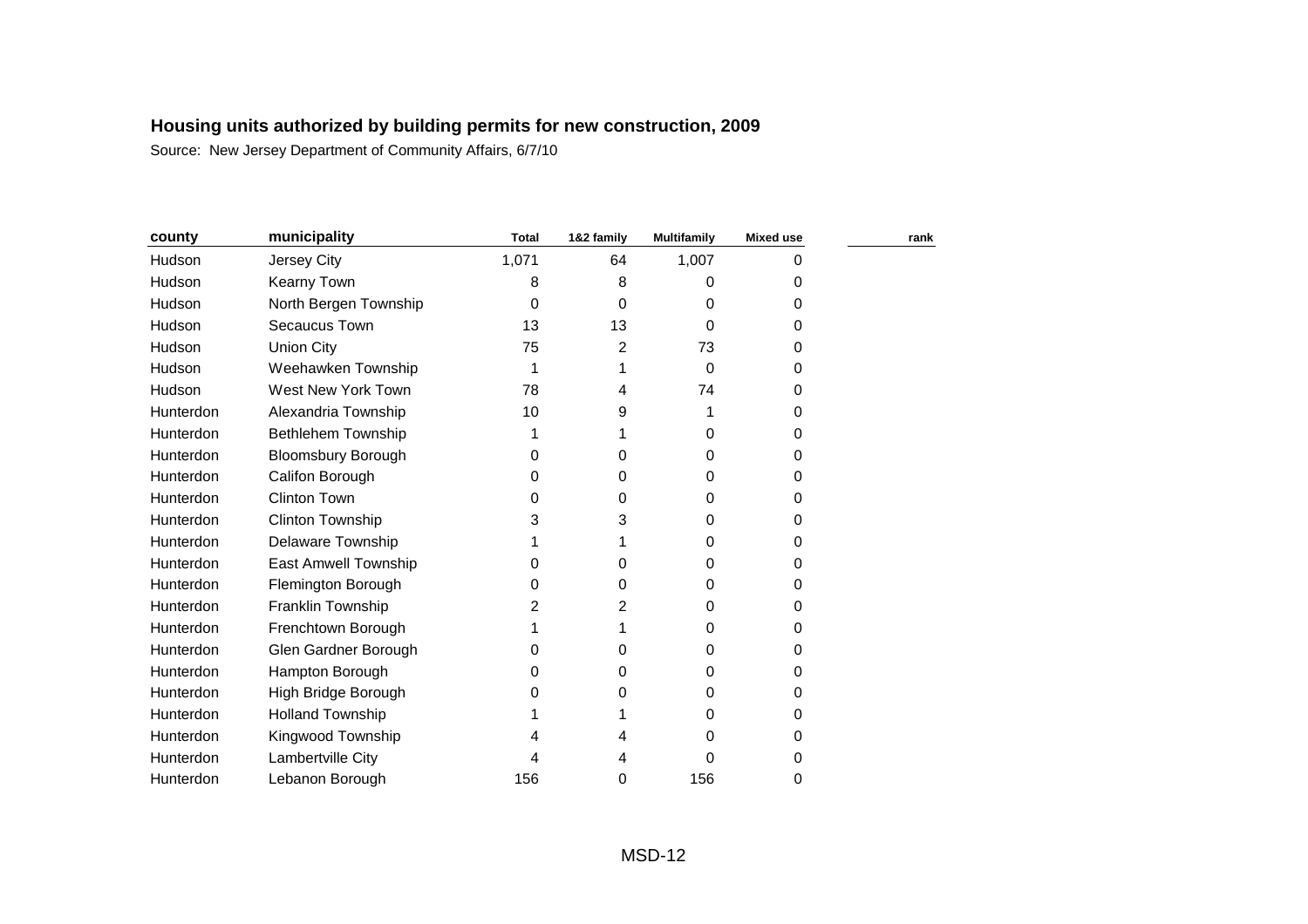| county    | municipality                | <b>Total</b> | 1&2 family     | <b>Multifamily</b> | <b>Mixed use</b> | rank |
|-----------|-----------------------------|--------------|----------------|--------------------|------------------|------|
| Hunterdon | Lebanon Township            | 2            | 2              | 0                  | 0                |      |
| Hunterdon | Milford Borough             | 0            | $\mathbf 0$    | 0                  | 0                |      |
| Hunterdon | Raritan Township            | 25           | 16             | 8                  |                  |      |
| Hunterdon | Readington Township         | 5            | 5              | 0                  | 0                |      |
| Hunterdon | Stockton Borough            | 0            | 0              | 0                  | 0                |      |
| Hunterdon | Tewksbury Township          | 4            | 4              | 0                  | 0                |      |
| Hunterdon | Union Township              | 5            | 5              | 0                  | 0                |      |
| Hunterdon | <b>West Amwell Township</b> |              |                | 0                  | 0                |      |
| Mercer    | East Windsor Township       | 33           | 33             | 0                  | 0                |      |
| Mercer    | Ewing Township              | 2            | $\overline{2}$ | 0                  | 0                |      |
| Mercer    | Hamilton Township           | 58           | 54             | 4                  | 0                |      |
| Mercer    | <b>Hightstown Borough</b>   | 13           | 13             | 0                  | 0                |      |
| Mercer    | Hopewell Borough            | 0            | 0              | 0                  | 0                |      |
| Mercer    | <b>Hopewell Township</b>    | 4            | 4              | 0                  | 0                |      |
| Mercer    | Lawrence Township           | 3            | 3              | 0                  | 0                |      |
| Mercer    | Pennington Borough          | 2            | 2              | 0                  | 0                |      |
| Mercer    | Princeton Borough           | 26           | 18             | 8                  | 0                |      |
| Mercer    | <b>Princeton Township</b>   | 20           | 20             | 0                  | 0                |      |
| Mercer    | <b>Trenton City</b>         | 70           | 69             | 0                  |                  |      |
| Mercer    | Robbinsville Township       | 18           | 18             | $\Omega$           | 0                |      |
| Mercer    | West Windsor Township       | 79           | 9              | 70                 | 0                |      |
| Middlesex | Carteret Borough            | 102          | 72             | 30                 | 0                |      |
| Middlesex | Cranbury Township           | 2            |                | 0                  |                  |      |
| Middlesex | Dunellen Borough            | 7            | 7              | 0                  | 0                |      |
| Middlesex | East Brunswick Township     | 5            | 5              | 0                  | 0                |      |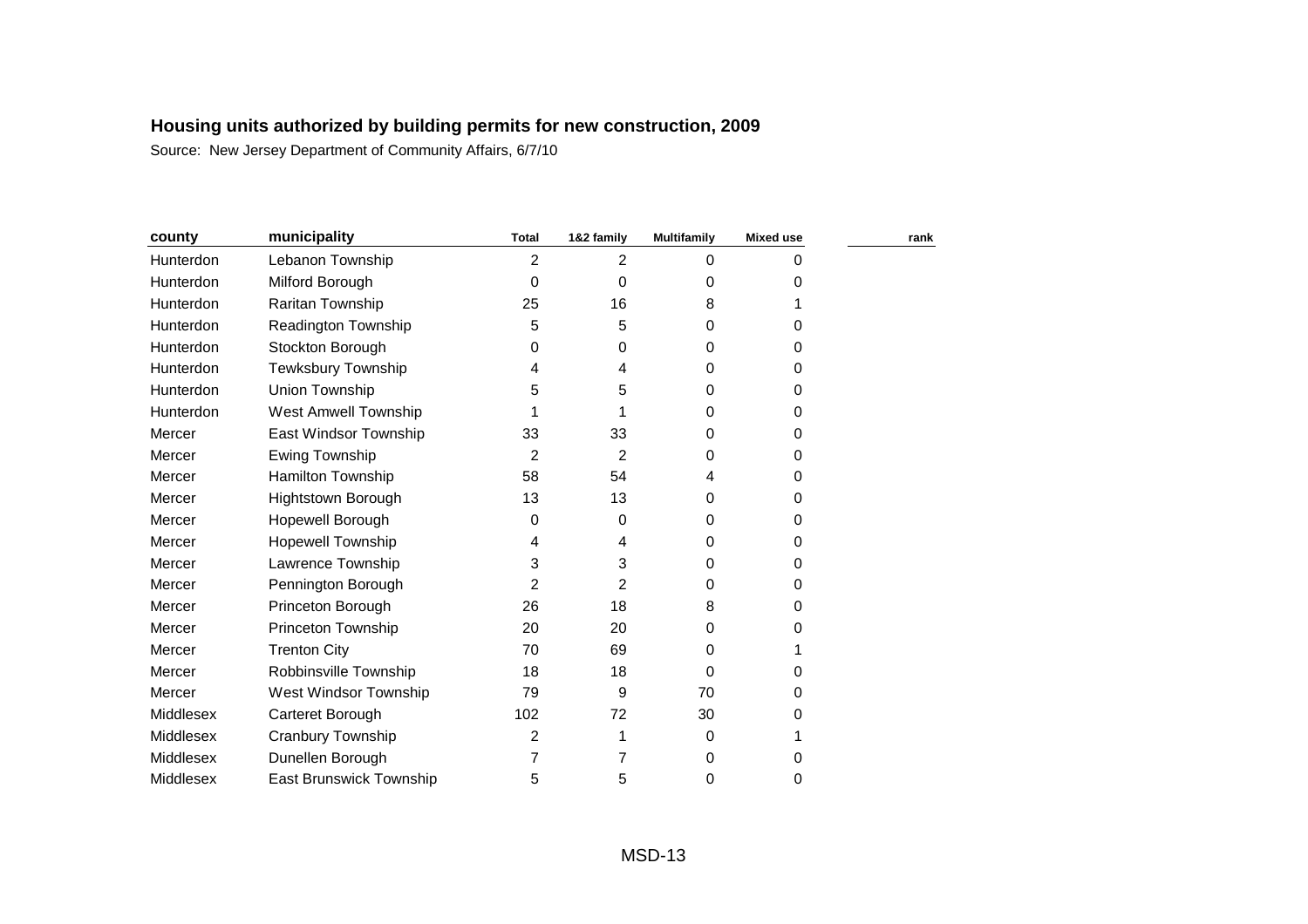| county    | municipality                 | <b>Total</b>      | 1&2 family | <b>Multifamily</b> | <b>Mixed use</b> | rank |
|-----------|------------------------------|-------------------|------------|--------------------|------------------|------|
| Middlesex | Edison Township              | 27                | 27         | $\Omega$           | 0                |      |
| Middlesex | Helmetta Borough             | 0                 | 0          | $\Omega$           | 0                |      |
| Middlesex | <b>Highland Park Borough</b> | 0                 | 0          | $\Omega$           | 0                |      |
| Middlesex | Jamesburg Borough            | 3                 | 3          | 0                  | 0                |      |
| Middlesex | Old Bridge Township          | $12 \overline{ }$ | 12         | 0                  | 0                |      |
| Middlesex | Metuchen Borough             | 7                 | 7          | $\Omega$           | 0                |      |
| Middlesex | Middlesex Borough            | 4                 | 4          | 0                  | 0                |      |
| Middlesex | Milltown Borough             | 0                 | 0          | 0                  | 0                |      |
| Middlesex | Monroe Township              | 326               | 325        |                    | 0                |      |
| Middlesex | <b>New Brunswick City</b>    | 79                | 8          | 71                 | 0                |      |
| Middlesex | North Brunswick Township     | 14                | 13         | 0                  |                  |      |
| Middlesex | Perth Amboy City             | 114               | 2          | 112                | 0                |      |
| Middlesex | Piscataway Township          | 35                | 11         | 24                 | 0                |      |
| Middlesex | Plainsboro Township          | 9                 | 9          | $\Omega$           | 0                |      |
| Middlesex | Sayreville Borough           | 5                 | 5          | $\Omega$           | 0                |      |
| Middlesex | South Amboy City             | 41                | 1          | 40                 | 0                |      |
| Middlesex | South Brunswick Township     | 93                | 93         | $\Omega$           | 0                |      |
| Middlesex | South Plainfield Borough     | 19                | 6          | 13                 | 0                |      |
| Middlesex | South River Borough          | 6                 | 6          | 0                  | 0                |      |
| Middlesex | Spotswood Borough            | 4                 | 4          | $\Omega$           | 0                |      |
| Middlesex | Woodbridge Township          | 22                | 22         | $\Omega$           | 0                |      |
| Monmouth  | Allenhurst Borough           | 3                 | 3          | 0                  | 0                |      |
| Monmouth  | Allentown Borough            | 0                 | 0          | $\Omega$           | 0                |      |
| Monmouth  | <b>Asbury Park City</b>      | 7                 | 2          | 5                  | 0                |      |
| Monmouth  | Atlantic Highlands Borough   | 3                 | 3          | 0                  | 0                |      |
|           |                              |                   |            |                    |                  |      |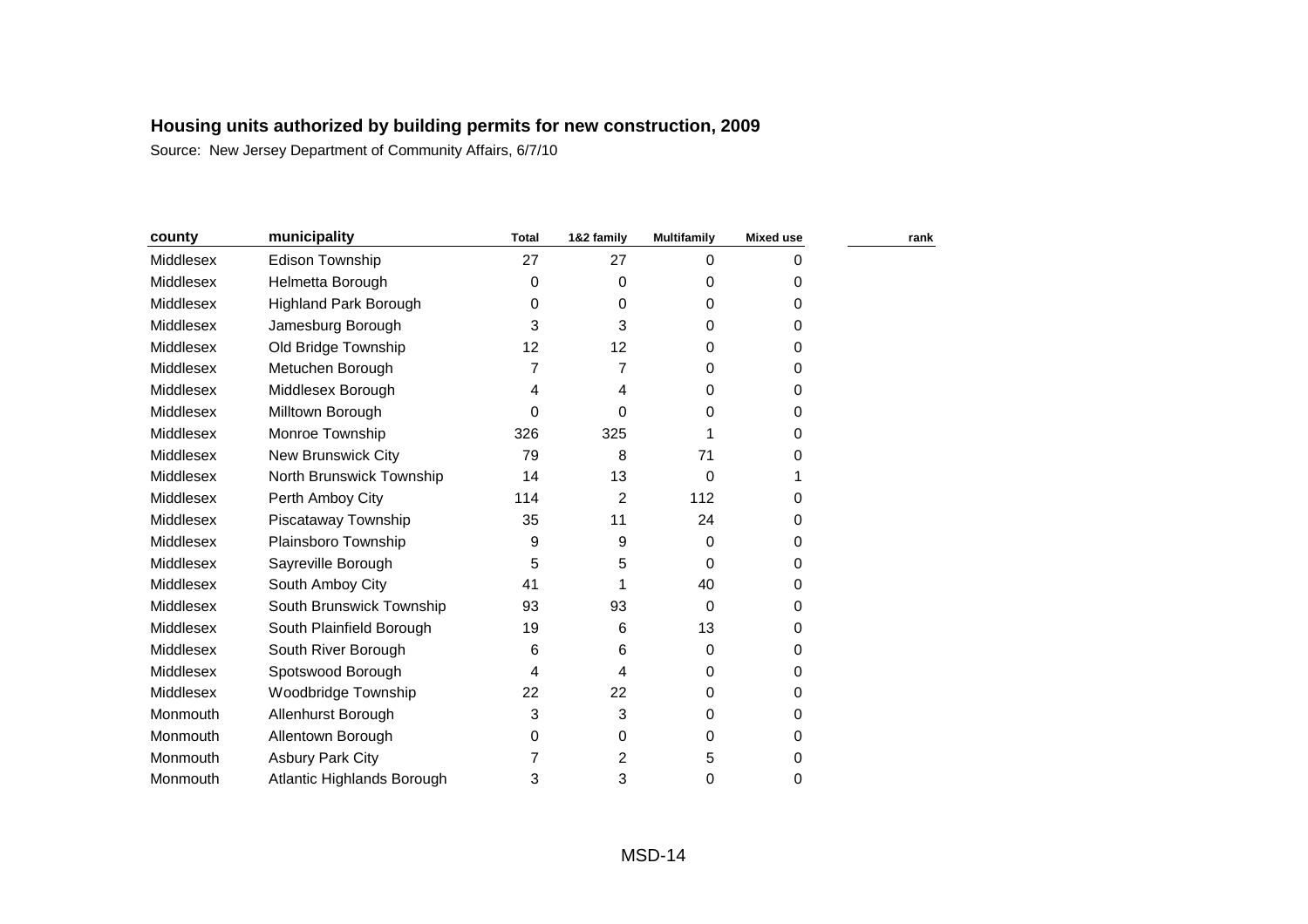| county   | municipality                 | <b>Total</b> | 1&2 family | <b>Multifamily</b> | <b>Mixed use</b> | rank |
|----------|------------------------------|--------------|------------|--------------------|------------------|------|
| Monmouth | Avon-by-the-Sea Borough      | 10           | 10         | 0                  | 0                |      |
| Monmouth | Belmar Borough               | 10           | 10         | 0                  | 0                |      |
| Monmouth | <b>Bradley Beach Borough</b> | 3            | 3          | 0                  | 0                |      |
| Monmouth | <b>Brielle Borough</b>       | 9            | 9          | 0                  | 0                |      |
| Monmouth | <b>Colts Neck Township</b>   | 5            | 5          | 0                  | 0                |      |
| Monmouth | Deal Borough                 | 7            | 7          | 0                  | 0                |      |
| Monmouth | Eatontown Borough            | 4            | 4          | 0                  | 0                |      |
| Monmouth | Englishtown Borough          | 7            | 6          |                    | 0                |      |
| Monmouth | Fair Haven Borough           | 9            | 9          | 0                  | 0                |      |
| Monmouth | Farmingdale Borough          | 2            |            | 0                  |                  |      |
| Monmouth | Freehold Borough             | 9            | 9          | 0                  | 0                |      |
| Monmouth | Freehold Township            | 0            | 0          | 0                  | 0                |      |
| Monmouth | Highlands Borough            |              |            | 0                  | 0                |      |
| Monmouth | <b>Holmdel Township</b>      | 4            | 4          | 0                  | 0                |      |
| Monmouth | <b>Howell Township</b>       | 69           | 69         | 0                  | 0                |      |
| Monmouth | Interlaken Borough           | 0            | 0          | 0                  | 0                |      |
| Monmouth | Keansburg Borough            |              |            | 0                  | 0                |      |
| Monmouth | Keyport Borough              | 3            | 3          | 0                  | 0                |      |
| Monmouth | Little Silver Borough        | 18           | 18         | 0                  | 0                |      |
| Monmouth | Loch Arbour Village          | 0            | 0          | 0                  | 0                |      |
| Monmouth | Long Branch City             | 81           | 21         | 60                 | 0                |      |
| Monmouth | Manalapan Township           | 155          | 155        | 0                  | 0                |      |
| Monmouth | Manasquan Borough            | 16           | 16         | 0                  | 0                |      |
| Monmouth | <b>Marlboro Township</b>     | 38           | 37         | 1                  | 0                |      |
| Monmouth | Matawan Borough              | 3            | 3          | 0                  | 0                |      |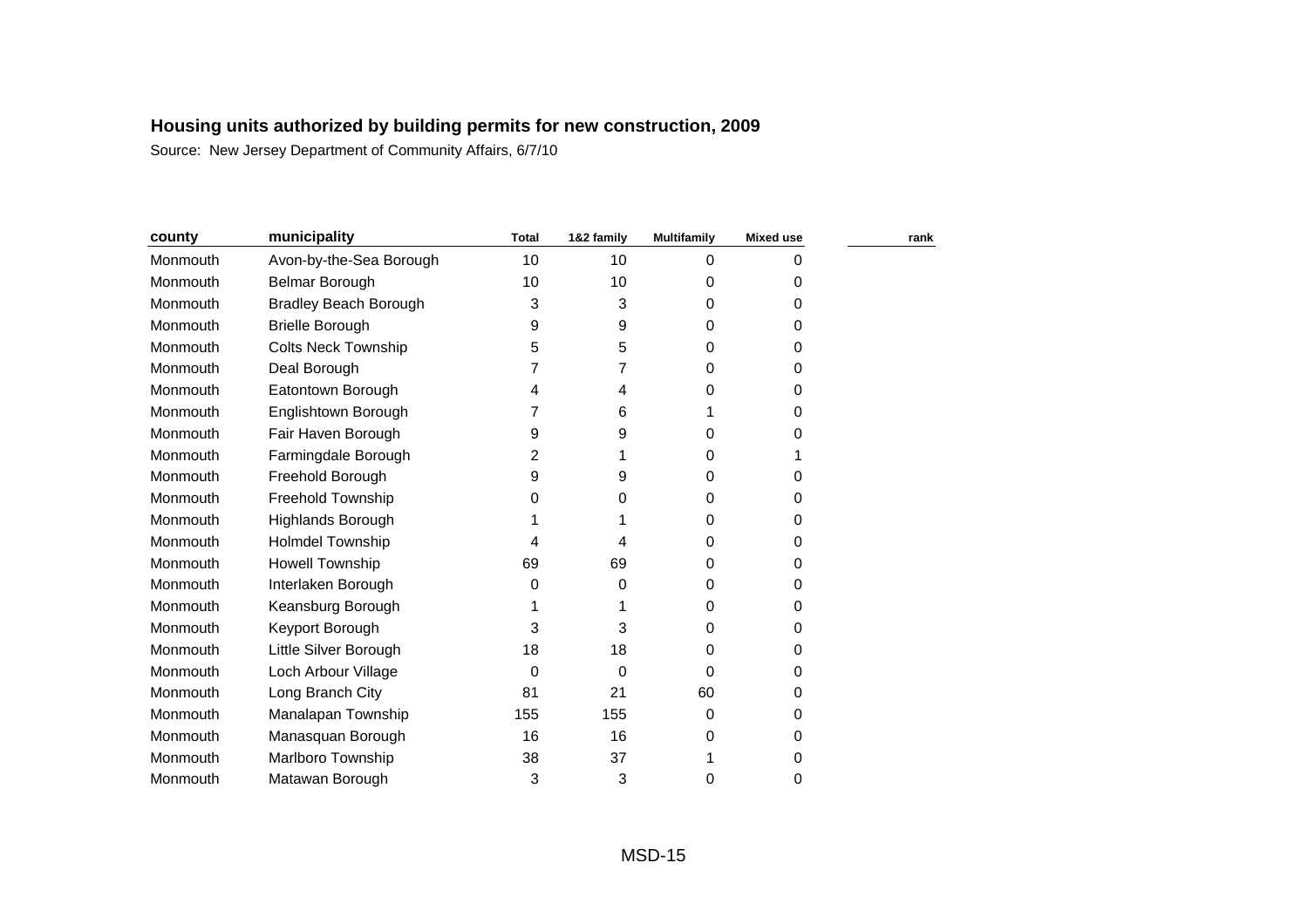| county   | municipality                   | <b>Total</b> | 1&2 family | <b>Multifamily</b> | <b>Mixed use</b> | rank |
|----------|--------------------------------|--------------|------------|--------------------|------------------|------|
| Monmouth | Aberdeen Township              | 14           | 14         | $\Omega$           | 0                |      |
| Monmouth | Middletown Township            | 38           | 28         | 10                 | 0                |      |
| Monmouth | <b>Millstone Township</b>      | 11           | 11         | 0                  | 0                |      |
| Monmouth | Monmouth Beach Borough         | 12           | 12         | 0                  | 0                |      |
| Monmouth | Neptune Township               | 0            | 0          | 0                  | 0                |      |
| Monmouth | Neptune City Borough           | 3            | 3          | 0                  | 0                |      |
| Monmouth | <b>Tinton Falls Borough</b>    | 41           | 9          | 32                 | 0                |      |
| Monmouth | Ocean Township                 | 30           | 30         | 0                  | 0                |      |
| Monmouth | Oceanport Borough              | 17           | 15         | 0                  | 2                |      |
| Monmouth | <b>Hazlet Township</b>         | 6            | 6          | 0                  | 0                |      |
| Monmouth | Red Bank Borough               | 56           | 6          | 50                 | 0                |      |
| Monmouth | Roosevelt Borough              | 0            | $\Omega$   | 0                  | 0                |      |
| Monmouth | Rumson Borough                 | 17           | 17         | 0                  | 0                |      |
| Monmouth | Sea Bright Borough             | 0            | 0          | 0                  | 0                |      |
| Monmouth | Sea Girt Borough               | 9            | 9          | 0                  | 0                |      |
| Monmouth | Shrewsbury Borough             | 0            | 0          | 0                  | 0                |      |
| Monmouth | <b>Shrewsbury Township</b>     | 0            | 0          | 0                  | 0                |      |
| Monmouth | Lake Como Borough              | 5            | 5          | 0                  | 0                |      |
| Monmouth | Spring Lake Borough            | 18           | 18         | 0                  | 0                |      |
| Monmouth | Spring Lake Heights Boro       | 4            | 4          | 0                  | 0                |      |
| Monmouth | Union Beach Borough            | 23           | 23         | 0                  | 0                |      |
| Monmouth | <b>Upper Freehold Township</b> | 7            | 7          | 0                  | 0                |      |
| Monmouth | Wall Township                  | 19           | 19         | 0                  | 0                |      |
| Monmouth | West Long Branch Borough       | 73           | 3          | 69                 |                  |      |
| Morris   | <b>Boonton Town</b>            | 7            | 7          | 0                  | 0                |      |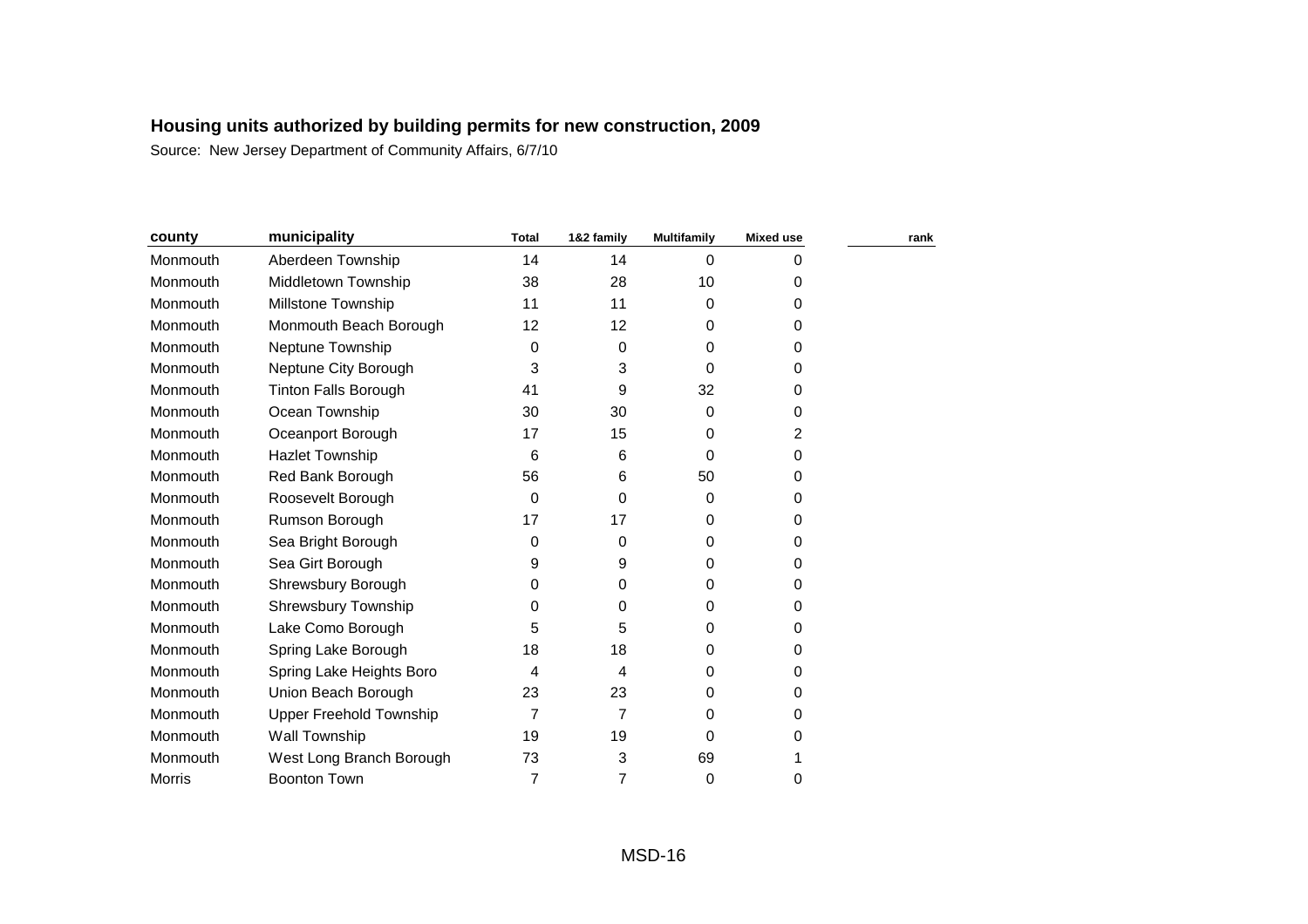| county        | municipality            | <b>Total</b>   | 1&2 family     | <b>Multifamily</b> | <b>Mixed use</b> | rank |
|---------------|-------------------------|----------------|----------------|--------------------|------------------|------|
| Morris        | Boonton Township        | 3              | 3              | 0                  | Ω                |      |
| <b>Morris</b> | <b>Butler Borough</b>   | 20             | 19             | 0                  |                  |      |
| <b>Morris</b> | Chatham Borough         | 4              | 4              | 0                  | 0                |      |
| <b>Morris</b> | Chatham Township        | 16             | 12             | 4                  | 0                |      |
| Morris        | Chester Borough         | 2              | 2              | 0                  | 0                |      |
| <b>Morris</b> | <b>Chester Township</b> | 4              | 4              | 0                  | 0                |      |
| <b>Morris</b> | Denville Township       | 10             | 10             | 0                  | 0                |      |
| <b>Morris</b> | Dover Town              | 3              | 3              | 0                  | 0                |      |
| <b>Morris</b> | East Hanover Township   | 11             | 11             | 0                  | 0                |      |
| Morris        | Florham Park Borough    | 13             | 13             | 0                  | 0                |      |
| <b>Morris</b> | Hanover Township        | 12             | 12             | 0                  | 0                |      |
| <b>Morris</b> | Harding Township        | 4              | 4              | 0                  | 0                |      |
| <b>Morris</b> | Jefferson Township      | 5              | 5              | 0                  | 0                |      |
| <b>Morris</b> | Kinnelon Borough        | 3              | 3              | 0                  | 0                |      |
| <b>Morris</b> | Lincoln Park Borough    | 0              | 0              | 0                  | 0                |      |
| <b>Morris</b> | Madison Borough         | 8              | 8              | 0                  | 0                |      |
| Morris        | Mendham Borough         | $\overline{2}$ | $\overline{2}$ | 0                  | 0                |      |
| <b>Morris</b> | Mendham Township        | 0              | 0              | 0                  | 0                |      |
| <b>Morris</b> | Mine Hill Township      | 0              | 0              | 0                  | 0                |      |
| <b>Morris</b> | Montville Township      | 17             | 17             | 0                  | 0                |      |
| <b>Morris</b> | Morris Township         | 4              | 4              | 0                  | 0                |      |
| Morris        | Morris Plains Borough   |                |                | $\Omega$           | 0                |      |
| Morris        | Morristown Town         | 26             | 4              | 22                 | 0                |      |
| <b>Morris</b> | Mountain Lakes Borough  | 5              | 5              | $\mathbf 0$        | 0                |      |
| <b>Morris</b> | Mount Arlington Borough | 3              | 3              | 0                  | 0                |      |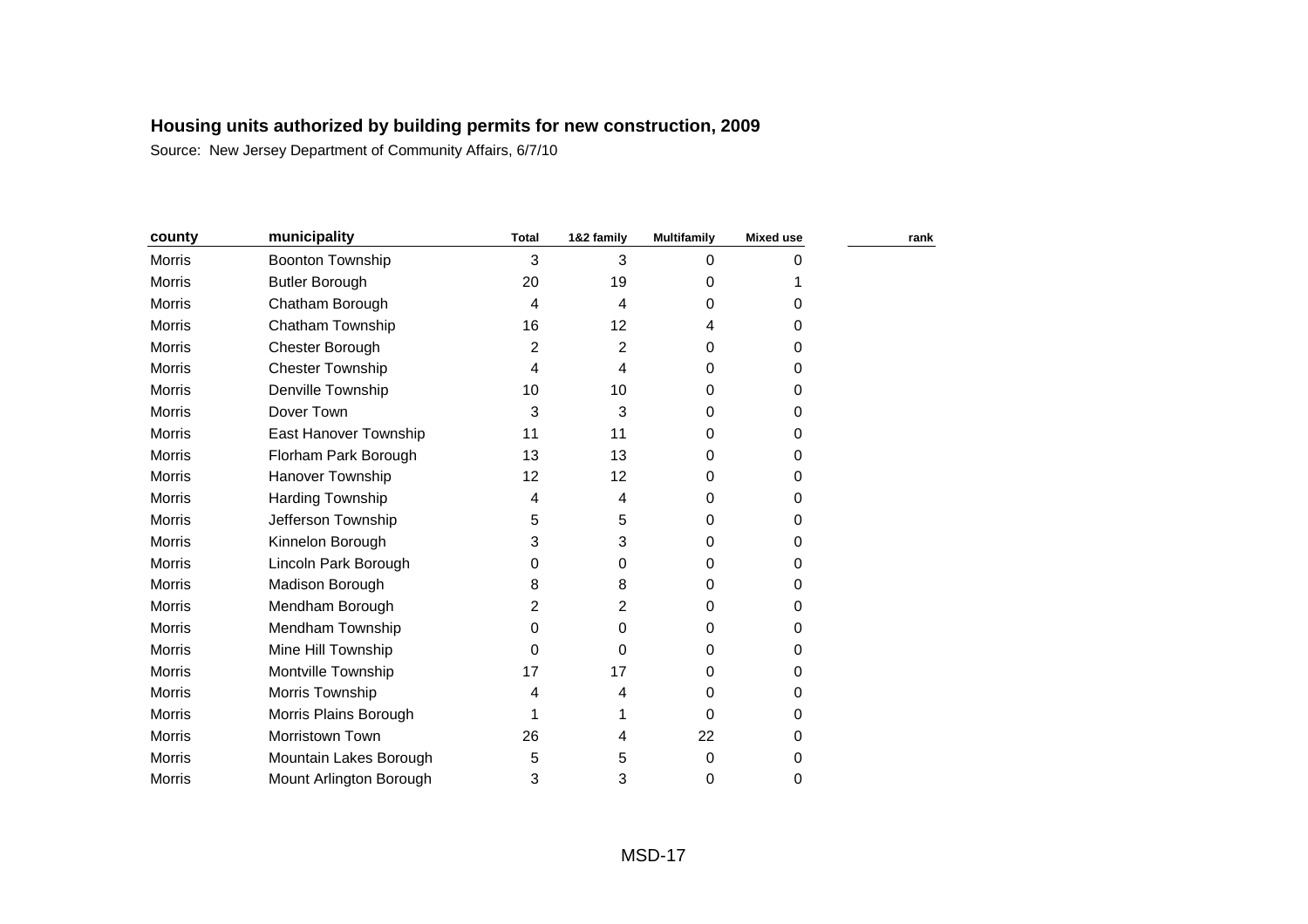| county        | municipality              | <b>Total</b> | 1&2 family | <b>Multifamily</b> | <b>Mixed use</b> | rank |
|---------------|---------------------------|--------------|------------|--------------------|------------------|------|
| Morris        | Mount Olive Township      | 5            | 5          | 0                  |                  |      |
| <b>Morris</b> | Netcong Borough           | 0            | 0          | 0                  | 0                |      |
| Morris        | Parsippany-Troy Hills Twp | 12           | 12         | 0                  | 0                |      |
| <b>Morris</b> | Long Hill Township        | 4            | 4          | 0                  | 0                |      |
| Morris        | Pequannock Township       | 5            | 5          | 0                  | 0                |      |
| Morris        | Randolph Township         | 2            | 2          | 0                  | 0                |      |
| <b>Morris</b> | Riverdale Borough         | 224          | 2          | 222                | 0                |      |
| <b>Morris</b> | Rockaway Borough          | 0            | 0          | 0                  | 0                |      |
| Morris        | Rockaway Township         | 11           | 11         | $\Omega$           | 0                |      |
| Morris        | Roxbury Township          | 9            | 9          | 0                  | 0                |      |
| <b>Morris</b> | Victory Gardens Borough   | 0            | 0          | 0                  | 0                |      |
| Morris        | Washington Township       | 8            | 8          | 0                  | 0                |      |
| Morris        | Wharton Borough           | 0            | 0          | 0                  | 0                |      |
| Ocean         | Barnegat Light Borough    | 6            | 6          | 0                  | 0                |      |
| Ocean         | Bay Head Borough          | 2            | 2          | 0                  | 0                |      |
| Ocean         | Beach Haven Borough       | 10           | 10         | 0                  | 0                |      |
| Ocean         | Beachwood Borough         | 12           | 11         | 0                  |                  |      |
| Ocean         | <b>Berkeley Township</b>  | 43           | 43         | 0                  | 0                |      |
| Ocean         | <b>Brick Township</b>     | 49           | 49         | 0                  | O                |      |
| Ocean         | Toms River Township       | 90           | 89         | 0                  |                  |      |
| Ocean         | Eagleswood Township       |              |            | 0                  | 0                |      |
| Ocean         | Harvey Cedars Borough     | 10           | 10         | 0                  | 0                |      |
| Ocean         | Island Heights Borough    | 3            | 3          | 0                  | 0                |      |
| Ocean         | Jackson Township          | 178          | 178        | 0                  | 0                |      |
| Ocean         | Lacey Township            | 39           | 39         | 0                  | 0                |      |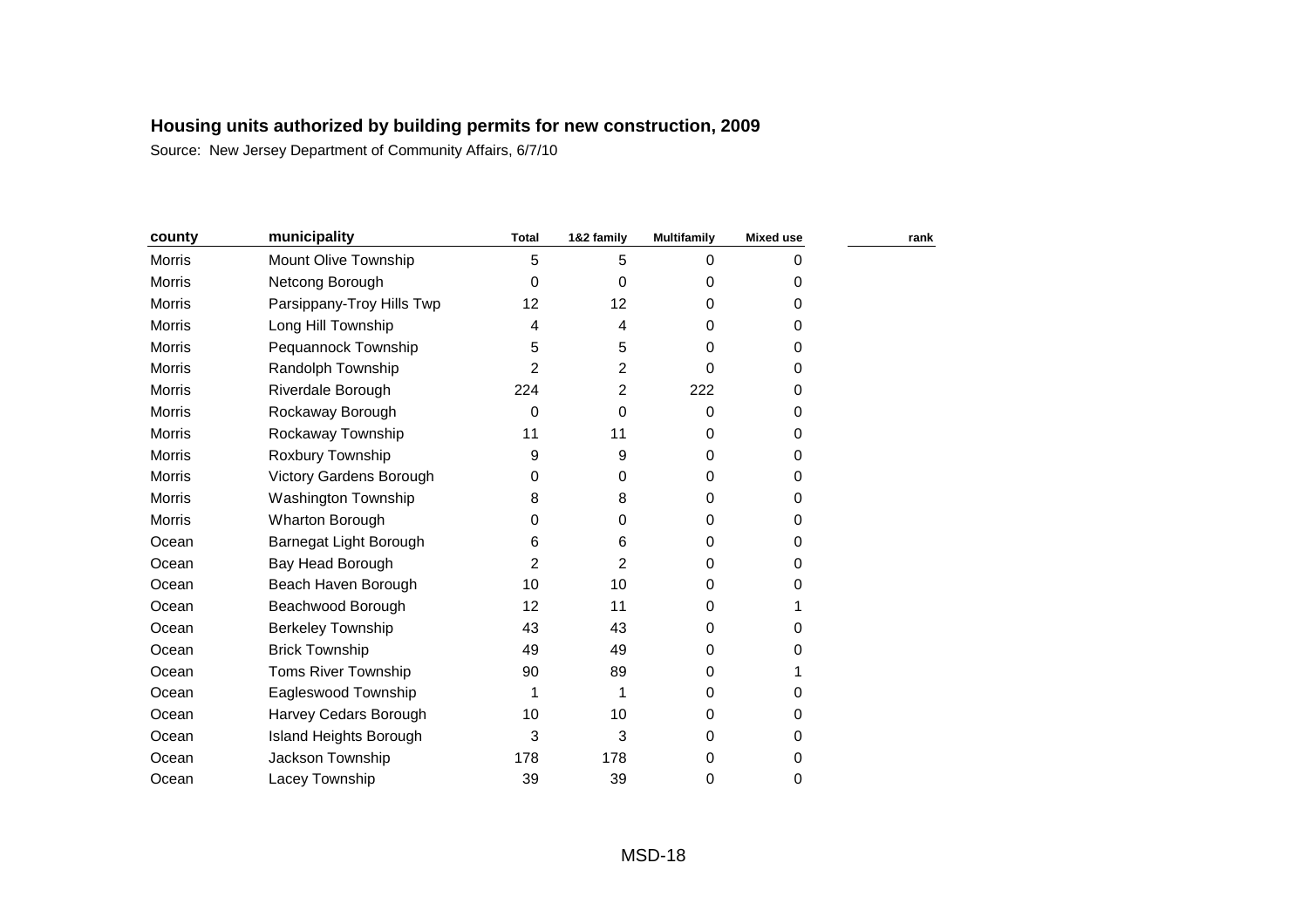| county  | municipality                | <b>Total</b> | 1&2 family     | <b>Multifamily</b> | <b>Mixed use</b> | rank |
|---------|-----------------------------|--------------|----------------|--------------------|------------------|------|
| Ocean   | Lakehurst Borough           | 0            | 0              | $\Omega$           | Ω                |      |
| Ocean   | Lakewood Township           | 367          | 313            | 54                 | 0                |      |
| Ocean   | Lavallette Borough          | 22           | 22             | 0                  | 0                |      |
| Ocean   | Little Egg Harbor Township  | 55           | 54             | 0                  |                  |      |
| Ocean   | Long Beach Township         | 61           | 61             | 0                  | 0                |      |
| Ocean   | <b>Manchester Township</b>  | 28           | 28             | 0                  | 0                |      |
| Ocean   | Mantoloking Borough         | 1            |                | 0                  | 0                |      |
| Ocean   | Ocean Township              | 91           | 91             | 0                  | 0                |      |
| Ocean   | Ocean Gate Borough          | 3            | 3              | 0                  | 0                |      |
| Ocean   | Pine Beach Borough          | 2            | 2              | 0                  | 0                |      |
| Ocean   | <b>Plumsted Township</b>    | 8            | 8              | 0                  | 0                |      |
| Ocean   | Point Pleasant Borough      | 16           | 16             | 0                  | 0                |      |
| Ocean   | Point Pleasant Beach Boro   | 13           | 13             | 0                  | 0                |      |
| Ocean   | Seaside Heights Borough     | 0            | 0              | 0                  | 0                |      |
| Ocean   | Seaside Park Borough        | 6            | 6              | 0                  | 0                |      |
| Ocean   | Ship Bottom Borough         | 7            | 7              | 0                  | 0                |      |
| Ocean   | South Toms River Borough    | 0            | 0              | 0                  | 0                |      |
| Ocean   | <b>Stafford Township</b>    | 46           | 46             | 0                  | 0                |      |
| Ocean   | Surf City Borough           | 9            | 9              | 0                  | 0                |      |
| Ocean   | <b>Tuckerton Borough</b>    | 0            | 0              | 0                  | 0                |      |
| Ocean   | Barnegat Township           | 145          | 134            | 11                 | 0                |      |
| Passaic | <b>Bloomingdale Borough</b> | 2            | $\overline{2}$ | 0                  | 0                |      |
| Passaic | <b>Clifton City</b>         | 5            | 5              | 0                  | 0                |      |
| Passaic | Haledon Borough             | 0            | 0              | 0                  | 0                |      |
| Passaic | Hawthorne Borough           | 2            | 2              | 0                  | 0                |      |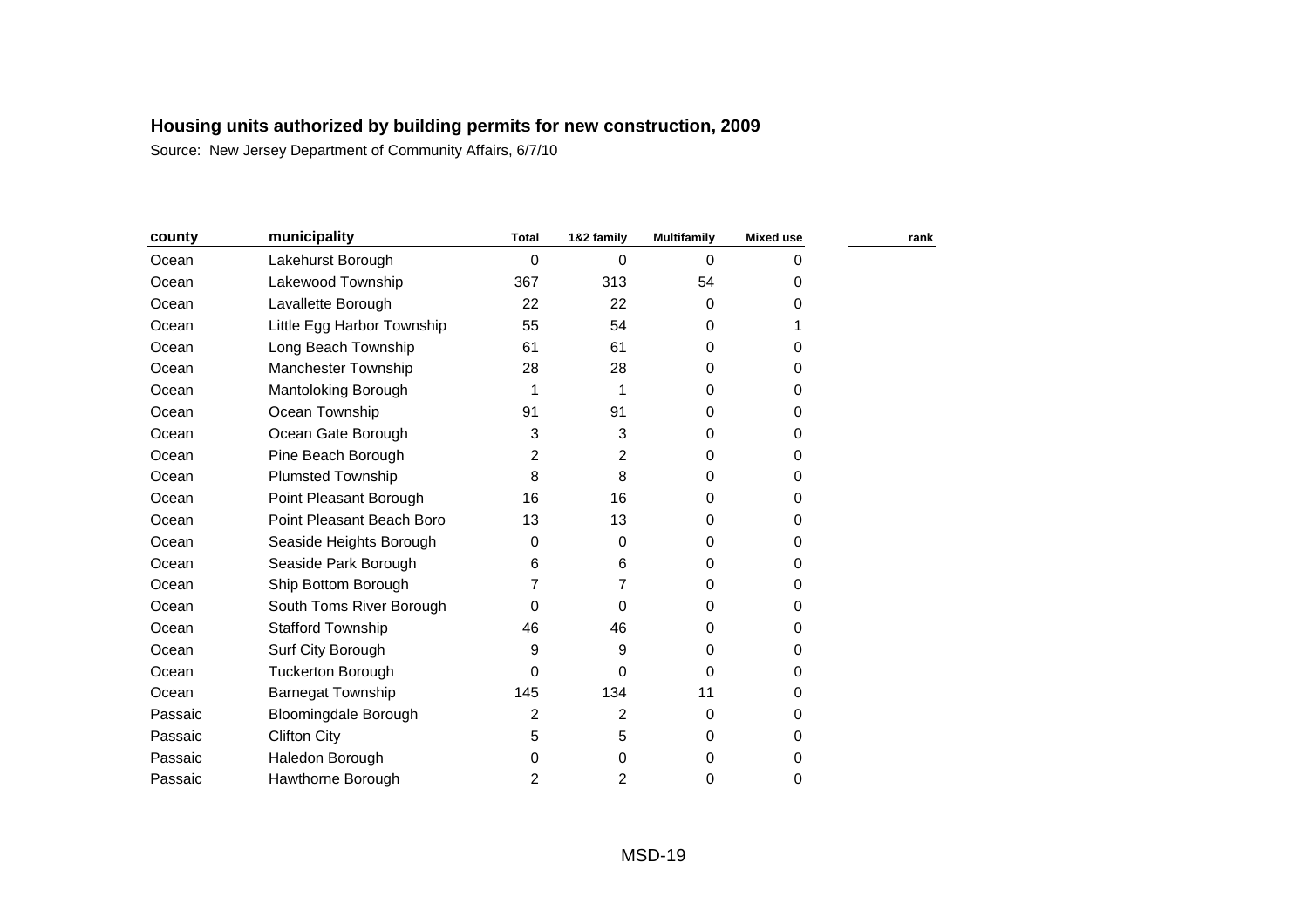| county  | municipality                  | <b>Total</b> | 1&2 family | <b>Multifamily</b> | <b>Mixed use</b> | rank |
|---------|-------------------------------|--------------|------------|--------------------|------------------|------|
| Passaic | Little Falls Township         | 9            | 9          | 0                  |                  |      |
| Passaic | North Haledon Borough         | 0            | 0          | 0                  | 0                |      |
| Passaic | Passaic City                  | 12           | 0          | 12                 | 0                |      |
| Passaic | Paterson City                 | 72           | 21         | 51                 | 0                |      |
| Passaic | Pompton Lakes Borough         | 0            | $\Omega$   | $\Omega$           | 0                |      |
| Passaic | Prospect Park Borough         | 0            | 0          | 0                  | 0                |      |
| Passaic | Ringwood Borough              |              |            | 0                  | 0                |      |
| Passaic | Totowa Borough                | 9            | 9          | 0                  | 0                |      |
| Passaic | Wanaque Borough               | 0            | $\Omega$   | $\Omega$           | 0                |      |
| Passaic | Wayne Township                | 6            | 6          | 0                  | 0                |      |
| Passaic | West Milford Township         | 8            | 8          | $\Omega$           | 0                |      |
| Passaic | Woodland Park Borough         | 51           | 11         | 40                 | 0                |      |
| Salem   | Alloway Township              | 4            | 4          | 0                  | 0                |      |
| Salem   | Elmer Borough                 | 0            | 0          | 0                  | 0                |      |
| Salem   | <b>Elsinboro Township</b>     | 0            | 0          | 0                  | 0                |      |
| Salem   | Lower Alloways Creek Twp      | 0            | 0          | 0                  | 0                |      |
| Salem   | Mannington Township           | 2            | 2          | 0                  | 0                |      |
| Salem   | <b>Oldmans Township</b>       |              |            | 0                  | 0                |      |
| Salem   | Penns Grove Borough           | 0            | 0          | 0                  | 0                |      |
| Salem   | Pennsville Township           | 0            | 0          | $\Omega$           | 0                |      |
| Salem   | Pilesgrove Township           | 78           | 3          | 75                 | 0                |      |
| Salem   | Pittsgrove Township           | 10           | 10         | 0                  | 0                |      |
| Salem   | Quinton Township              | 4            | 4          | 0                  | 0                |      |
| Salem   | Salem City                    | 2            | 2          | 0                  | 0                |      |
| Salem   | <b>Carneys Point Township</b> | 8            | 8          | 0                  | 0                |      |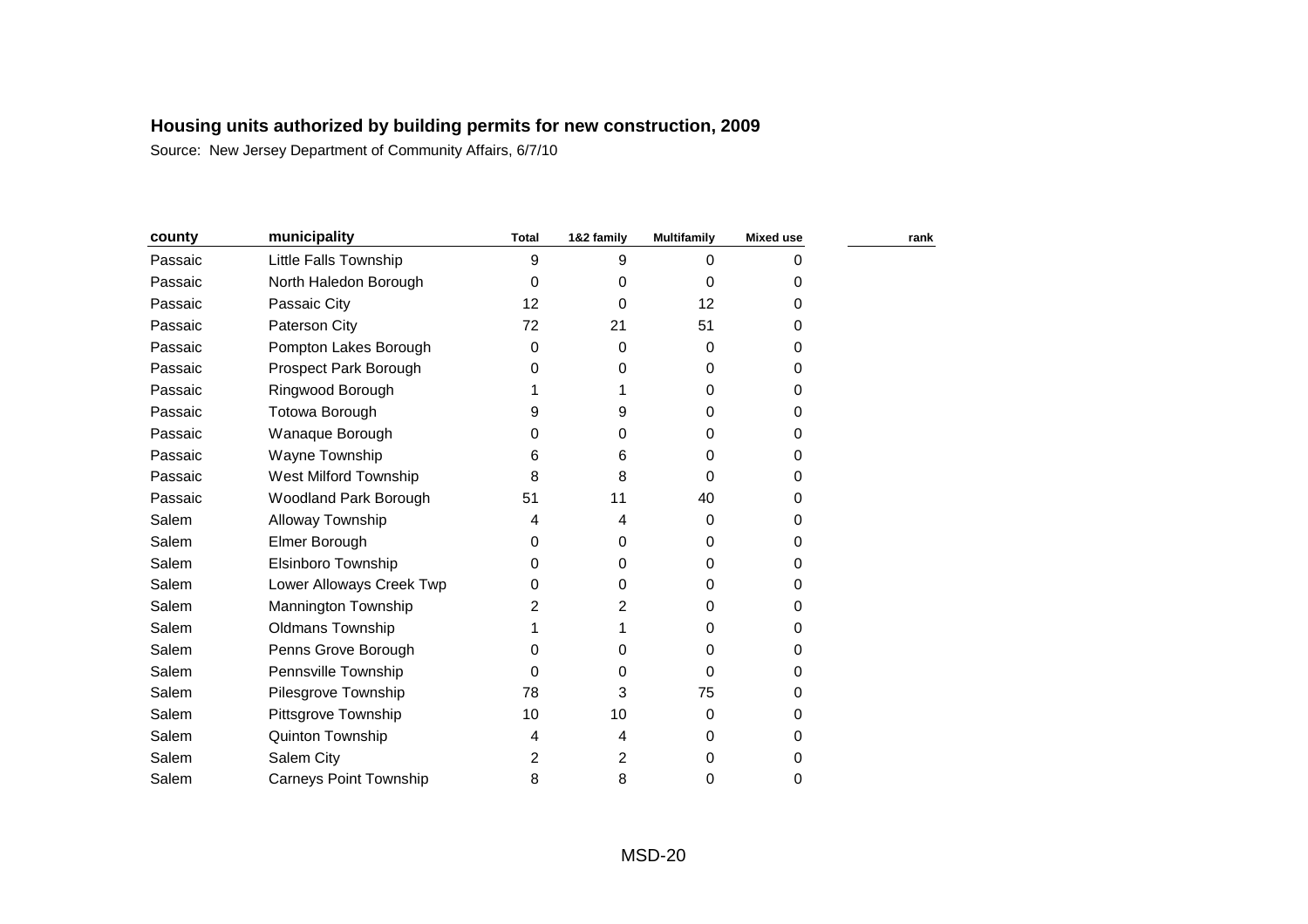| county        | municipality                | <b>Total</b> | 1&2 family | <b>Multifamily</b> | <b>Mixed use</b> | rank |
|---------------|-----------------------------|--------------|------------|--------------------|------------------|------|
| Salem         | Upper Pittsgrove Township   | 7            | 7          | $\Omega$           |                  |      |
| Salem         | Woodstown Borough           | 61           | 0          | 60                 |                  |      |
| Somerset      | <b>Bedminster Township</b>  | 0            | 0          | 0                  | 0                |      |
| Somerset      | <b>Bernards Township</b>    | 7            | 7          | 0                  | 0                |      |
| Somerset      | Bernardsville Borough       | 3            | 3          | 0                  | 0                |      |
| Somerset      | Bound Brook Borough         | 0            | 0          | 0                  | 0                |      |
| Somerset      | <b>Branchburg Township</b>  | 4            | 3          | 0                  |                  |      |
| Somerset      | <b>Bridgewater Township</b> | 10           | 10         | 0                  | 0                |      |
| Somerset      | Far Hills Borough           | 0            | $\Omega$   | 0                  | 0                |      |
| Somerset      | Franklin Township           | 143          | 143        | 0                  | 0                |      |
| Somerset      | Green Brook Township        | 0            | 0          | 0                  | 0                |      |
| Somerset      | Hillsborough Township       | 79           | 79         | 0                  | 0                |      |
| Somerset      | Manville Borough            | 7            | 7          | 0                  | 0                |      |
| Somerset      | Millstone Borough           | 0            | 0          | 0                  | 0                |      |
| Somerset      | Montgomery Township         | 13           | 13         | 0                  | 0                |      |
| Somerset      | North Plainfield Borough    | 0            | 0          | 0                  | 0                |      |
| Somerset      | Peapack-Gladstone Boro      | 4            | 4          | 0                  | 0                |      |
| Somerset      | Raritan Borough             | 2            | 2          | 0                  | 0                |      |
| Somerset      | Rocky Hill Borough          |              |            | 0                  | 0                |      |
| Somerset      | Somerville Borough          |              |            | 0                  | 0                |      |
| Somerset      | South Bound Brook Boro      | O            | 0          | 0                  | 0                |      |
| Somerset      | Warren Township             | 32           | 32         | 0                  | 0                |      |
| Somerset      | Watchung Borough            | 4            | 4          | 0                  | 0                |      |
| <b>Sussex</b> | Andover Borough             | 0            | 0          | 0                  | 0                |      |
| <b>Sussex</b> | Andover Township            | 1            |            | 0                  | 0                |      |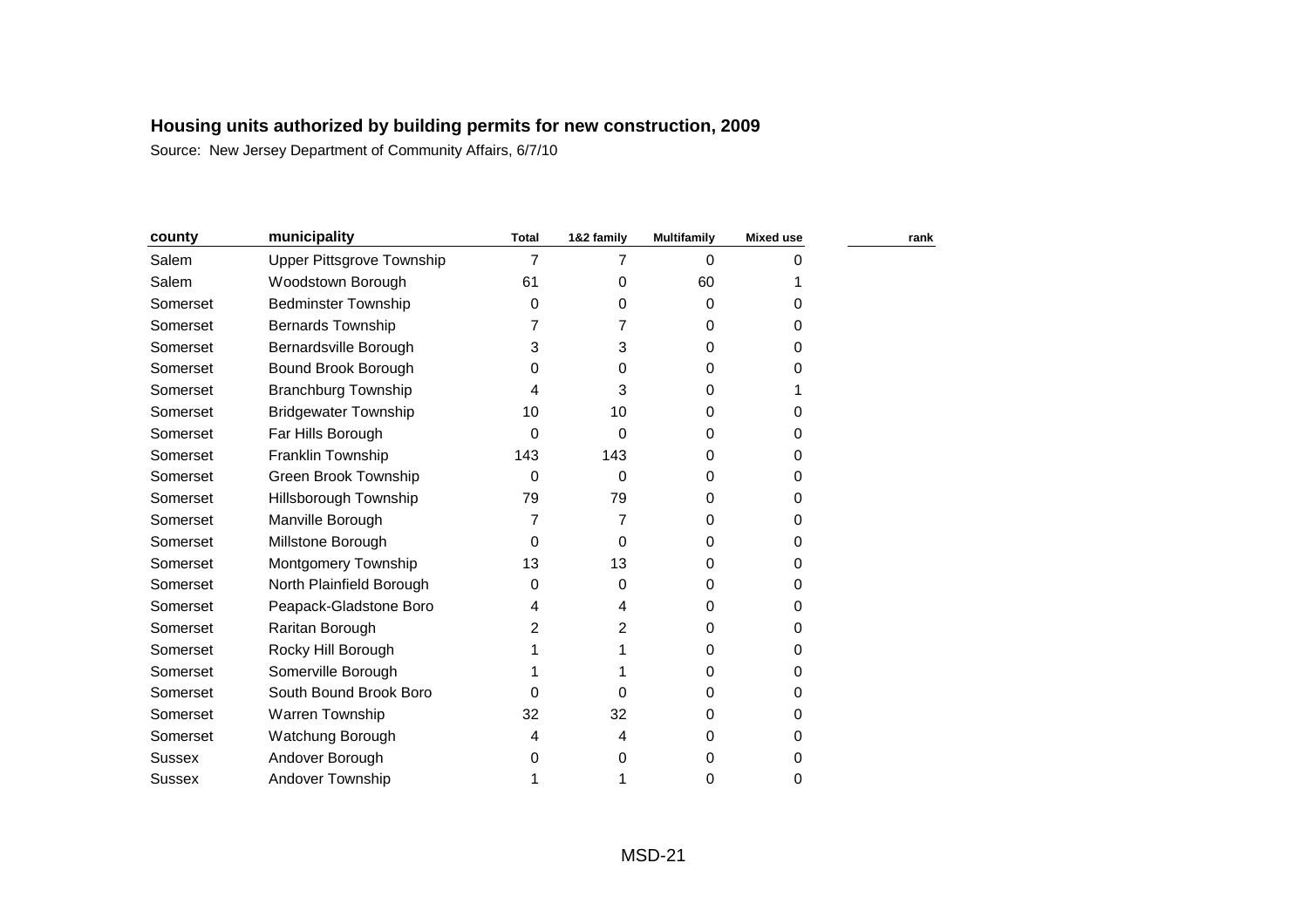| county        | municipality               | <b>Total</b> | 1&2 family  | <b>Multifamily</b> | <b>Mixed use</b> | rank |
|---------------|----------------------------|--------------|-------------|--------------------|------------------|------|
| <b>Sussex</b> | Branchville Borough        | 0            | 0           | 0                  | 0                |      |
| Sussex        | <b>Byram Township</b>      | 3            | 3           | 0                  | 0                |      |
| <b>Sussex</b> | Frankford Township         | 12           | 12          | 0                  | 0                |      |
| Sussex        | Franklin Borough           | 0            | $\mathbf 0$ | 0                  | 0                |      |
| <b>Sussex</b> | Fredon Township            | 0            | 0           | 0                  | 0                |      |
| <b>Sussex</b> | Green Township             | 2            | 2           | 0                  | 0                |      |
| Sussex        | Hamburg Borough            |              |             | 0                  | 0                |      |
| <b>Sussex</b> | Hampton Township           | 5            | 5           | 0                  | 0                |      |
| <b>Sussex</b> | Hardyston Township         | 11           | 11          | 0                  | 0                |      |
| <b>Sussex</b> | Hopatcong Borough          | 9            | 9           | 0                  | 0                |      |
| <b>Sussex</b> | Lafayette Township         | 0            | 0           | 0                  | 0                |      |
| <b>Sussex</b> | Montague Township          | 9            | 9           | O                  | 0                |      |
| <b>Sussex</b> | Newton Town                | 0            | 0           | 0                  | 0                |      |
| <b>Sussex</b> | Ogdensburg Borough         |              |             | 0                  | 0                |      |
| <b>Sussex</b> | Sandyston Township         | 0            | 0           | 0                  | 0                |      |
| <b>Sussex</b> | Sparta Township            | 20           | 20          | 0                  | 0                |      |
| <b>Sussex</b> | Stanhope Borough           | 5            |             | 4                  | 0                |      |
| Sussex        | <b>Stillwater Township</b> | 0            | 0           | 0                  | 0                |      |
| Sussex        | Sussex Borough             | 5            | 5           | 0                  | 0                |      |
| <b>Sussex</b> | Vernon Township            | 7            |             | 0                  | 0                |      |
| Sussex        | <b>Walpack Township</b>    | 0            | 0           | 0                  | 0                |      |
| <b>Sussex</b> | Wantage Township           | 9            | 9           | 0                  | 0                |      |
| Union         | Berkeley Heights Township  | 4            | 4           | 0                  | 0                |      |
| Union         | <b>Clark Township</b>      | 6            | 6           | 0                  | 0                |      |
| Union         | <b>Cranford Township</b>   | 3            | 3           | 0                  | 0                |      |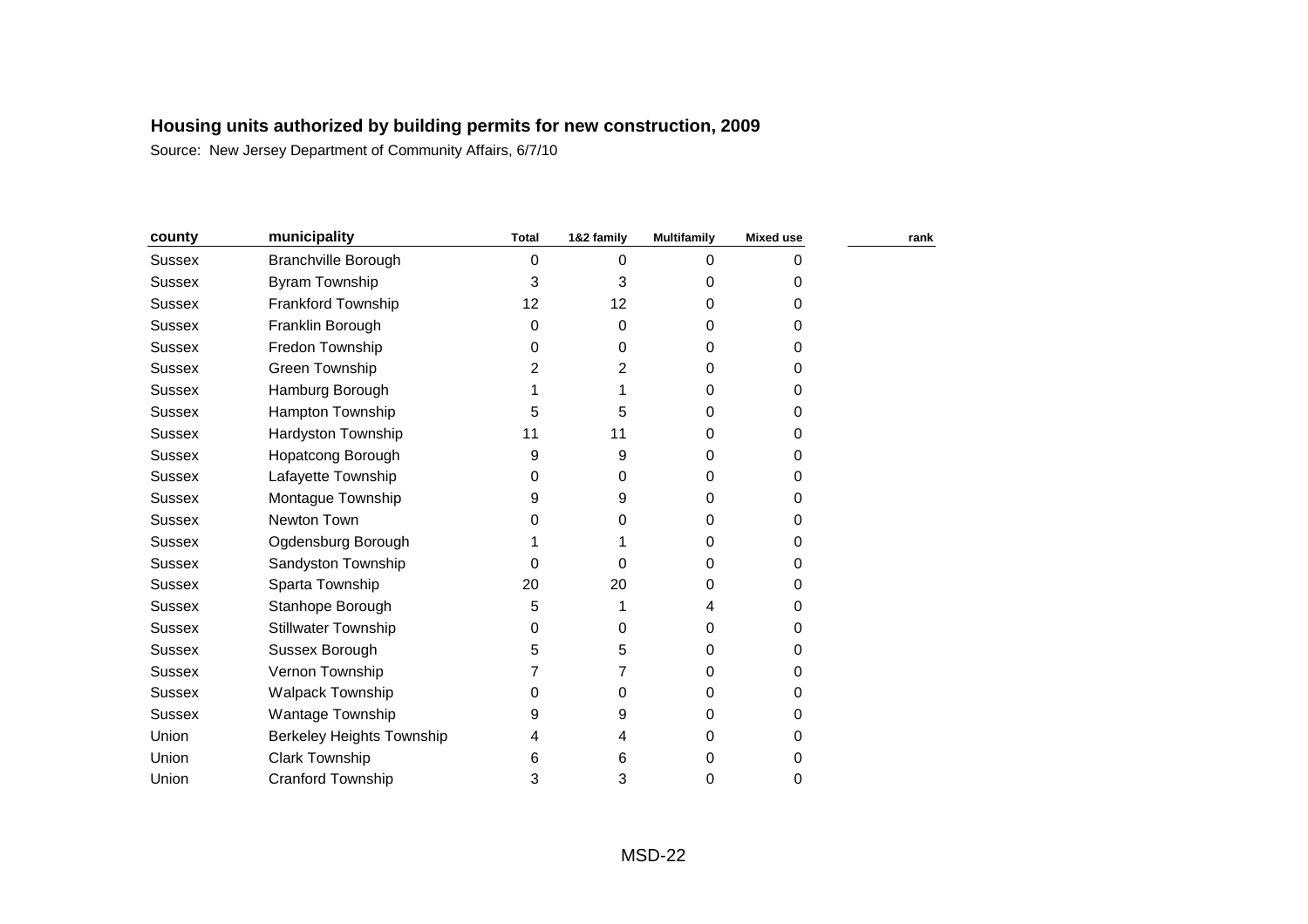| county | municipality               | <b>Total</b> | 1&2 family     | <b>Multifamily</b> | <b>Mixed use</b> | rank |
|--------|----------------------------|--------------|----------------|--------------------|------------------|------|
| Union  | <b>Elizabeth City</b>      | 114          | 103            | 9                  | 2                |      |
| Union  | Fanwood Borough            | 0            | 0              | 0                  | 0                |      |
| Union  | Garwood Borough            | 8            | 8              | 0                  | 0                |      |
| Union  | Hillside Township          | 0            | $\mathbf 0$    | 0                  | 0                |      |
| Union  | Kenilworth Borough         | 3            | 3              | 0                  | 0                |      |
| Union  | Linden City                | 10           | 10             | 0                  | 0                |      |
| Union  | Mountainside Borough       | 5            | 5              | 0                  | 0                |      |
| Union  | New Providence Borough     | 0            | $\mathbf 0$    | 0                  | 0                |      |
| Union  | <b>Plainfield City</b>     | 3            | 3              | 0                  | 0                |      |
| Union  | Rahway City                | 140          | $\overline{c}$ | 138                | 0                |      |
| Union  | Roselle Borough            | 4            | 3              |                    | 0                |      |
| Union  | Roselle Park Borough       | 4            | 4              | 0                  | 0                |      |
| Union  | Scotch Plains Township     | 17           | 13             | 4                  | 0                |      |
| Union  | Springfield Township       | 3            | 3              | 0                  | 0                |      |
| Union  | <b>Summit City</b>         | 9            | 9              | 0                  | 0                |      |
| Union  | Union Township             | 8            | 8              | 0                  | 0                |      |
| Union  | <b>Westfield Town</b>      | 18           | 18             | 0                  | 0                |      |
| Union  | Winfield Township          | 0            | 0              | 0                  | 0                |      |
| Warren | Allamuchy Township         | 66           | 66             | 0                  | 0                |      |
| Warren | Alpha Borough              | 0            | $\Omega$       | 0                  | 0                |      |
| Warren | <b>Belvidere Town</b>      | 0            | 0              | 0                  | 0                |      |
| Warren | <b>Blairstown Township</b> | 6            | 5              | 0                  |                  |      |
| Warren | Franklin Township          |              |                | 0                  | 0                |      |
| Warren | Frelinghuysen Township     | 3            | 3              | 0                  | 0                |      |
| Warren | <b>Greenwich Township</b>  | 0            | 0              | 0                  | 0                |      |